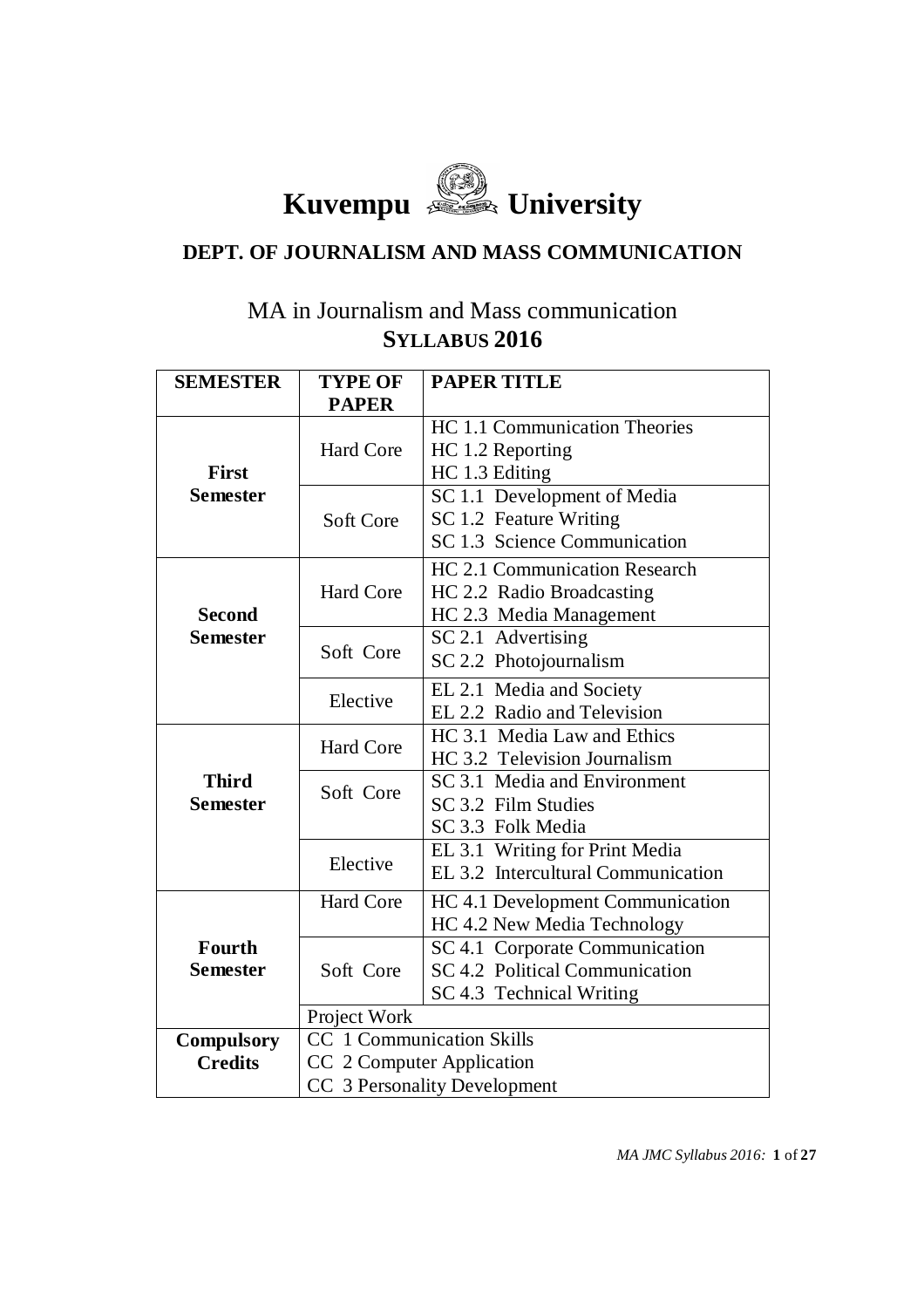# **First Semester Hard Core Papers**

## **HC 1.1: Communication Theories**

- UNIT I Introduction to Communication: functions; Types of communication: intrapersonal, inter-personal, group, mass communication. Verbal, non-verbal communication. Models of Communication: Aristotle, Shannon and Weaver, HUB model, David Berlo, Harold Lasswell, Charles Osgood, Wilbur Schramm, Melvin DeFleur, George Gerbner, Theodore NewCombs.
- UNIT II Introduction to Mass Communication Theory: Mass society theory, Hypodermic needle theory. Paradigm shift in communication theory. Normative Theories: four theories of the press: Authoritarian, libertarian, social responsibility and Soviet media theory. Developmental media theory and democratic participatory theory.
- UNIT III Limited Effects Theories: two step flow; multi-step flow; attitude change theories; selective process; information flow theory; Functional analysis approach, Diffusion theory, Klapper's Phenomenistic theory.
- UNIT IV Media and Audiences: Uses and gratifications, reception studies, framing analysis, knowledge gap, Agenda setting, the spiral of silence, cultivation analysis, catharsis, social learning theory.
- UNIT V Critical cultural studies: Marxist and Neo-Marxist approaches, Frankfurt School; Birmingham School, political economy theory; Harold Innis; bias of communication, Marshall McLuhan. Cultural industries.

#### **Books for Reference**

- Baran, Stanley S and Davis, Dennis K. (2012). Introduction to M*ass communication theory.* NewDelhi: Cengage.
- Bell, Bernard, Brouwer, Jan, Das, Biswajit, Parthasarathy, Vibodh and Poitevin, Guy. (2005). *Media and mediation: Communication process. (Vol. I0).* New Delhi: Sage.
- DeFleur, Melvin, L. (2009). Mass communication theories: Explaining origins, processes and effects. New York: Allyn & Bacon.
- Herman, E S, and Chomsky, Noam. (1994). *Manufacturing consent: The political economy of the mass media.* London: Vintage.
- Kumar, Keval J. (2004). *Mass communication in India.* New Delhi: Jaico.
- McQuail, Dennis. (2010). McQuail's *Mass communication theory.* New Delhi: Sage.
- Narula, Uma (2010). *Mass communication:Theory and practice.* New Delhi: Har-Anand Publications.
- Rosenberry, Jack and Vicker, Lauren, A. (2009). Applied mass communication theory: A guide for media practitioners. New York: Pearson Allyn & Bacon.
- Vilanilam, J V. (2005). *Mass communication in India*. New Delhi: Sage.
- Watson, James, D. (2008). *Media communication: An introduction to theory and process*. London: Palgrave Macmillan.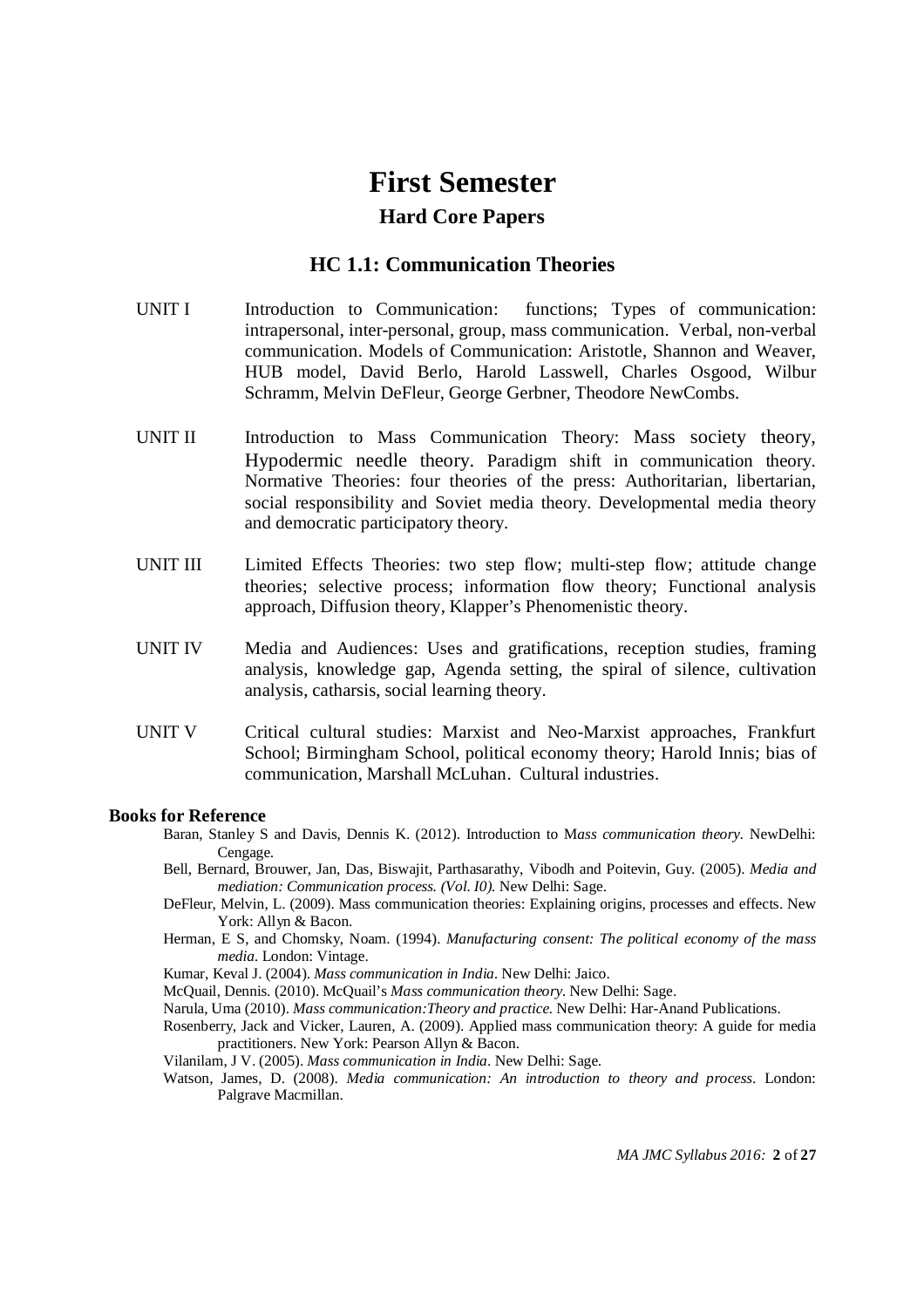## **HC 1.2: Reporting**

- UNIT I Reporting for media, Qualification and responsibilities of a reporter, Organisation of reporting section in a newspaper – Role of a Chief reporter.
- UNIT II News- concept, definitions, news values, elements News writing techniques News lead -Types of leads, body.
- UNIT III News gathering skills, News sources–cultivation and protection of sources- Off the record. Preparations for conducting interviews, Interviewing techniques, Types of interview - on the spot, planned and on phone.
- UNIT IV Reporting Types speech, politics, election, crime, court, accidents, education health, science and technology, agriculture, economics, development, art, culture, sports, religion, environment, gender related issues. Investigative reporting, Ethical aspects of reporting.
- UNIT V Reporting, legislature proceedings– Privileges of legislatures. Analysis of news– Interpretation skills– Writing backgrounders, curtain raisers, reporting for news agencies, published and online sources. Reporting for news agencies.

#### **Books for Reference**

Berkowitz, Dan. (1997). Social meanings of news: A text-reader. New Delhi: Sage.

Burgh, de Hogo. (2000). Investigative journalism: Context and Practice. New York: Routledge. Harrison, Jackie. (2009). *News*. Newyork: Routledge.

Kamath, M.V. (2002*). Professional journalism*. New Delhi: Vikas Publishing House.

Machin, David & Niblock Sarah. (2006). *News Production Theories and Practice.* New York: Routledge.

Mencher, Melvin. (2006). *Melvin Mencher's news reporting and writing*. Boston: McGraw-Hill

Rajan, Nalini. (2007). *21st Century Journalism in India.* New Delhi: Sage Publications.

Steen, Rob. (2008). *Sports journalism*. Oxon: Routledge.

Strentz Herbert. (2002). *News reporting and news sources*. New Delhi: Prentice Hall.

Tumbler, Howard. (1999). News: A reader. Oxford: Oxford University Press.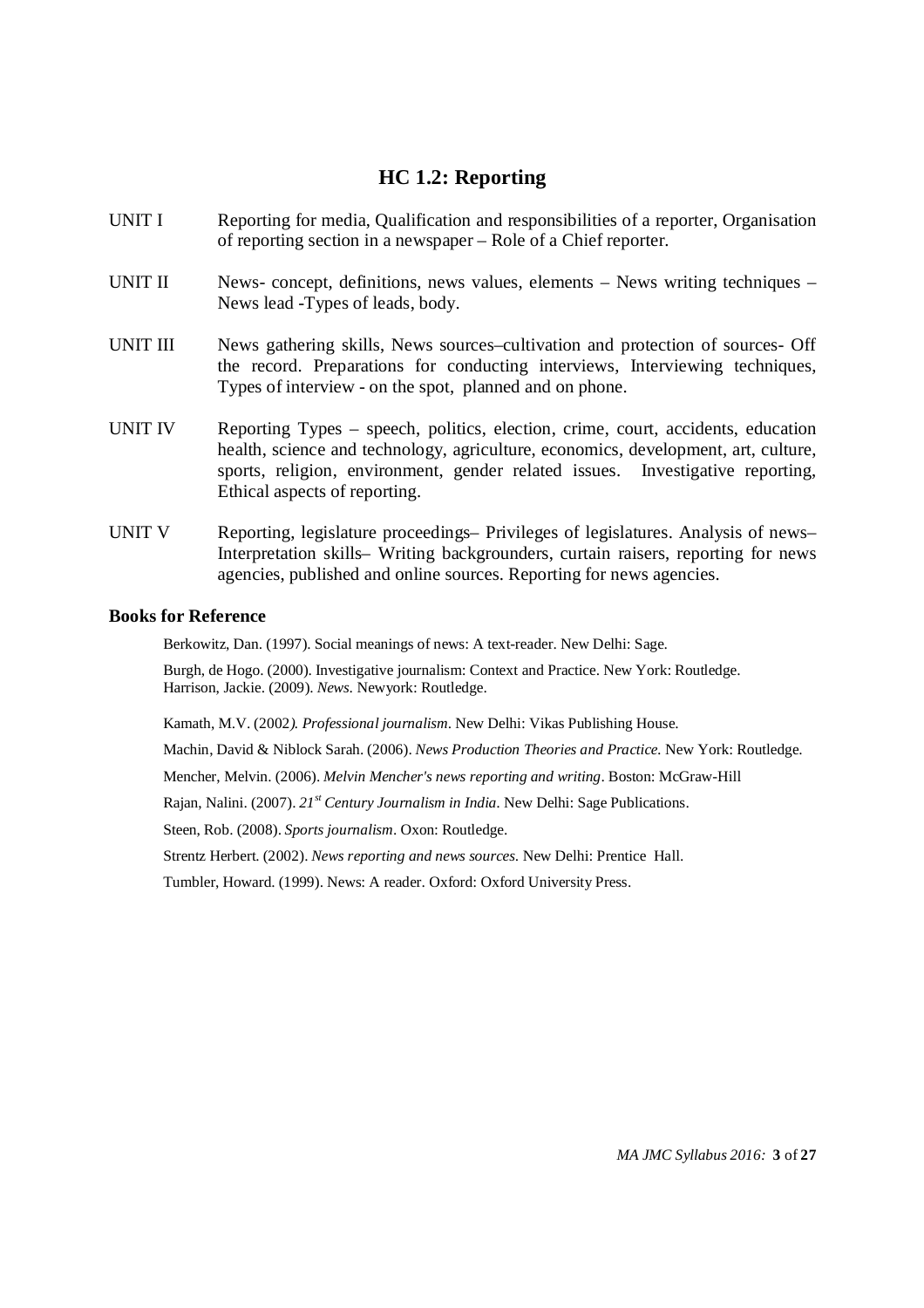#### **HC 1.3: Editing**

- UNIT I News Writing: Fundamentals of good writing. News writing- principles, Structure and methods of writing a news story. Headlines- functions, types, techniques of headline writing, headline writing for magazines, new trends.
- UNIT II Editorial department structure: Structure of news paper organization. Structure and functions of editorial department. Qualifications and role of editor, news editor and sub-editor. Editing- definition, principles, ethical aspects, style sheet, typography.
- UNIT III Newspaper design: Principles of page design- designing front and inside pages, types of page designing. Magazine page design, contemporary trends in newspaper design, Page making software.
- UNIT IV Editorial page: Contents of editorial page- structure and purpose, Editorialsfunctions, types, Middles, Letters to the editor, Columns, Special articles, Light leader, Op-Ed, Translation- Importance, need, techniques. Supplements- Weekend pullouts, target audience supplements.
- UNIT V Printing methods: Types of printing-letterpress, rotogravure, offset, screen, digital printing, Recent trends in printing. Use of computers and new media in newsrooms, Online newspapers- characteristics, types. Editing online publications.

#### **Books for reference**

AP (2015) *Associated Press Stylebook*, US: Basic Books.

Gilmore, Gene & Root, Robert. (1976). *Modern newspaper editing*. San Francisco: Boyd & Fraser.

- Harrower, T & Elman, J (2008) *The Newspaper designer's handbook*, seventh edition, London: Mc Graw Hill.
- Hohenberg, John. (1978). *The professional journalist- A guide to the practices and the principles of the news media*. New Delhi: Oxford & IBH Publishing

Kamath, M.V. (1980). *Professional journalism*. New Delhi: Vikas Publishing House.

- Mencher, Melvin. (1989). *Basic news writing*. Dubuque, Iowa: Wm C Brown Publishers.
- Prasad, Sharada. (1993). *Editors on editing*. New Delhi: National Book Trust.

Ravindran, R.K. (1999). *Handbook of reporting and editing*. New Delhi: Anmol Publications.

Shrivastava, K.M. (1987). *News reporting and editing*. New Delhi: Sterling Publishers.

Wastly Bruce. (1975). *News editing*. New Delhi: Oxford & IBH.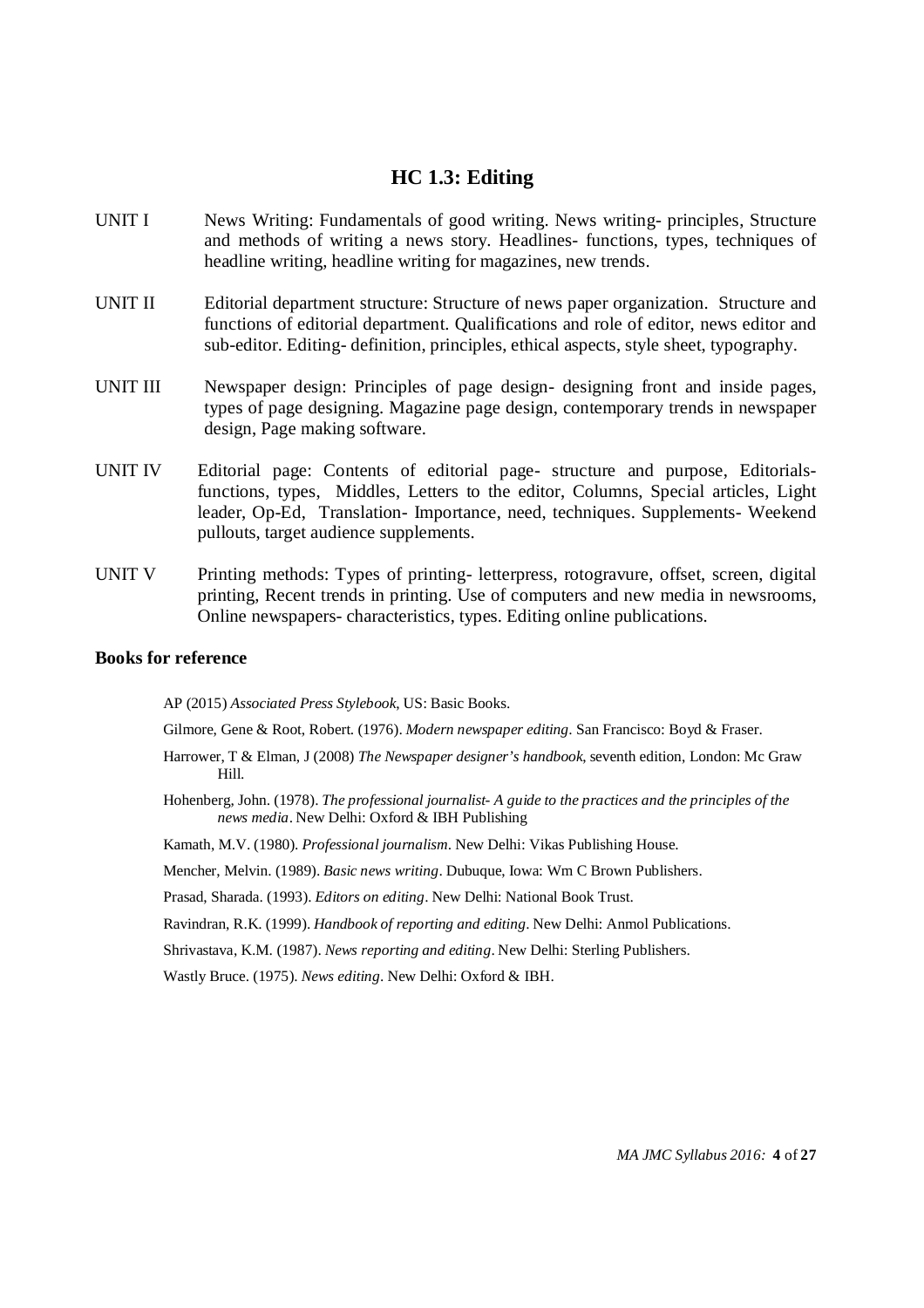## **Soft Core Papers SC 1.1: Development of Media**

- UNIT I Invention of printing. Guttenberg's contribution. Development of printing in India. Early efforts in publishing newspapers. James Augustus Hickey.
- UNIT II Birth of the Indian Language press, contribution of Serampore missionaries. Raja Ram Mohan Roy. Birth of Indian newspapers and magazines in the  $19<sup>th</sup>$  Century. First war of Indian independence and the press. Origin and growth of journalism in Kannada. Samyukta Karnataka. M. Venakatakrishnaiah, P R Ramaiah, D V Gundappa, T. T. Sharma, TSR. Role of Kannada journalism in the unification of Karnataka.
- UNIT III The Indian press and the freedom movement, important personalities of Indian journalism: Bal Gangadhar Tilak, JS Buckingham, BG Horniman, Annie Besant, S Sadanand, Mahatma Gandhi, Jawaharlal Nehru. Historical development of important newspapers and magazines: The Hindu, Amrit Bazar Patrika, The Times of India, The Indian Express. Media during emergency.
- UNIT IV Development of radio as a medium of mass communication. Public service and commercial broadcasting: All India Radio, Vividh Bharathi, FM – public and private, and community radio. Development of television as a medium of mass communication in India and Karnataka. Doordarshan, satellite and cable television.
- UNIT V Early efforts in film making. Films as mass media. Historical development of films in India. Film festivals and awards. Dada Saheb Phalke award. Film Division.

#### **Books for Reference**

Black, Jay, Jennings Bryant & Susan Thompson. (1997). *Introduction to media communication* New Delhi: McGraw-Hill.

Briggs, Asa & Peter Burke (2005). *A social history of the media: From Gutenberg to the internet.* Cambridge: Polity Press

Chatterji, P C (1991). *Broadcasting in India*. 2nd Edition. New Delhi: Sage Publications.

Fang, Irving E (1997). *A history of mass communication: Six information revolutions*. Boston: Focal Press.

Kumar, J Keval (2003). *Mass communication in India*. Delhi: Jaico Publishing House.

Murthy, Nadig Krishna (1966). *Indian journalism*. Mysore: Prasaranga, Mysore University.

Natarajan, J. (undated). *History of Indian journalism*. New Delhi: Publications Division, Govt. of India.

Parthasarathy, Rangaswami (2001). *Journalism in India* (4th Ed). New Delhi: Sterling Publishers.

Rangoonwala, Firoze (1975). *Seventy-five years of Indian cinema*. New Delhi: Indian Book Company.

Staiger, Janet & Sabine Hake (2009). Convergence media history. London: Routledge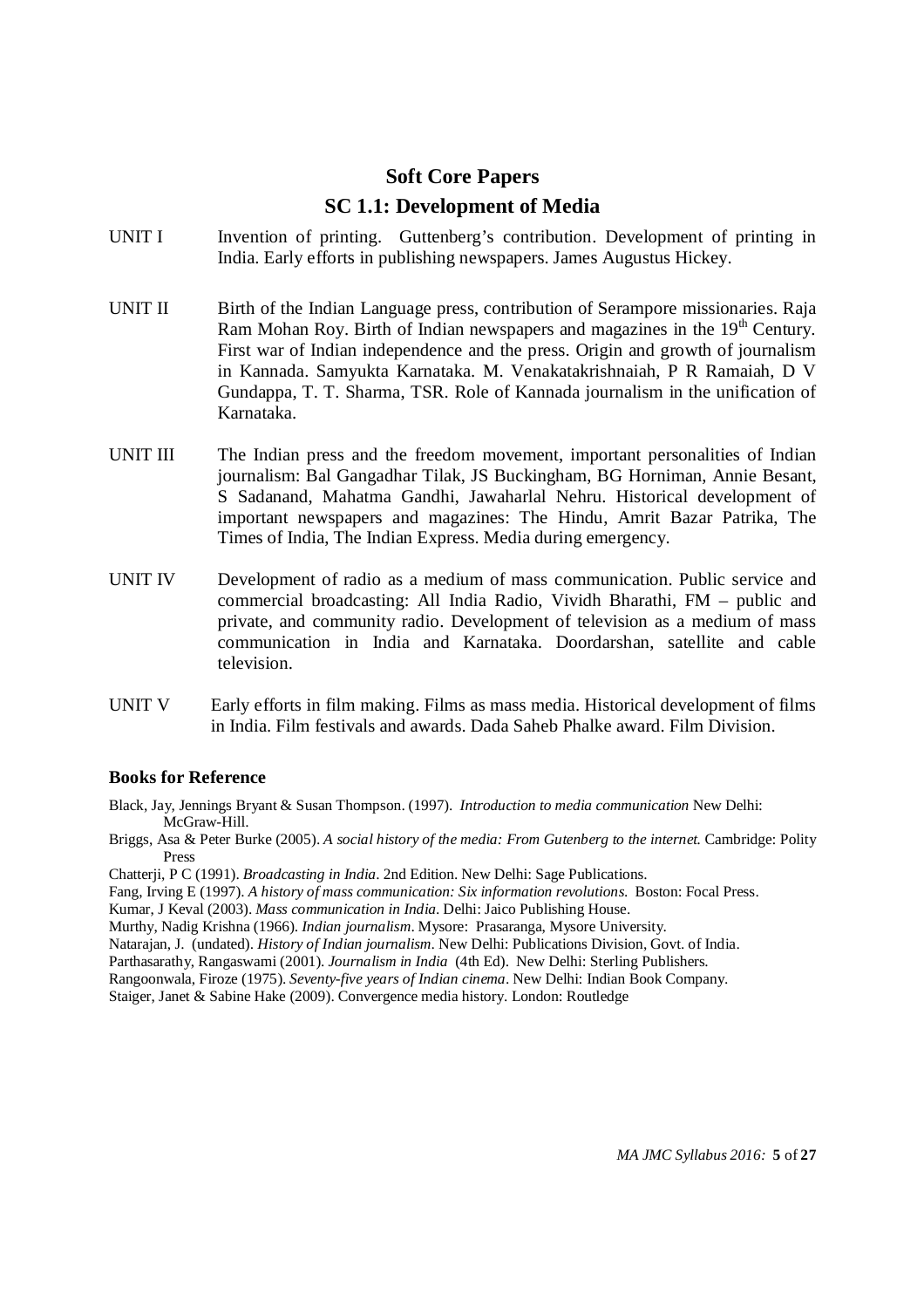### **SC 1.2: Feature Writing**

- UNIT I Feature Definition- Difference between feature and news story, feature and article, Techniques of writing feature stories: Gathering and organising information; Structure and style: Title, lead, body, conclusion; Types of feature leads.
- UNIT II Types of features-news, background, experience, personality, scientific features, how-to do it features, travel, business, human interest, historical and photo features. Sources of features: primary and secondary sources of information, use of library and other reference material, newspapers and magazines as resources, Feature Syndicates.
- UNIT III Writing articles, profiles, obituaries. Columns- types, columnists, cartoons, cartoonists, comic strips, freelance journalism, citizen journalism
- UNIT IV Review-definition, Techniques of reviewing book, film, theatre, art, music, TV programmes. Difference between review and criticism.
- UNIT V Magazine: Newspaper supplement and Magazines. Types of magazines: general interest magazines, news magazines, special interest magazines – women's, men's, children`s, teen, cine, science and technology, business, consumer magazines; and academic or scholarly magazines, literary magazines. Online and web magazines. An overview of magazine scene in India.

## **Books for reference**

- Friedlander, Jay & Lee, John (eds.). (2007). *Feature writing for newspapers and magazines: The pursuit of excellence* (6<sup>th</sup> Ed). London: Allyn & Bacon.
- Ganato, Len. (2006). *Newspaper feature writing*. New Delhi: Anmol Publications.
- Garrison, Bruce. (2004). *Professional feature writing*. London: Lawrence Erlbaum Associates.
- Pape, Susan & Featherstone, Susan. (2006). *Feature writing: A practical introduction*. New Delhi: Sage.
- Phillips, Angela. (2007). *Good Writing for Journalists*. New Delhi: Sage
- Rao, Meera Raghavendra. (2009). *Feature writing*. New Delhi: Prentice Hall of India.
- Ricketson, Matthew. (2004). *Writing feature stories: How to research & write newspaper & magazine articles.* London: Allen & Unwin
- Sharma, Diwakar. (2005). *Modern journalism*: *Reporting and writing*. New Delhi: Deep & Deep.
- Tim Holmes, Liz Nice. (2012). *Magazine Journalism*. New Delhi: Sage

Wheeler, Sharon. (2009). *Feature writing for journalists*. London: Routledge.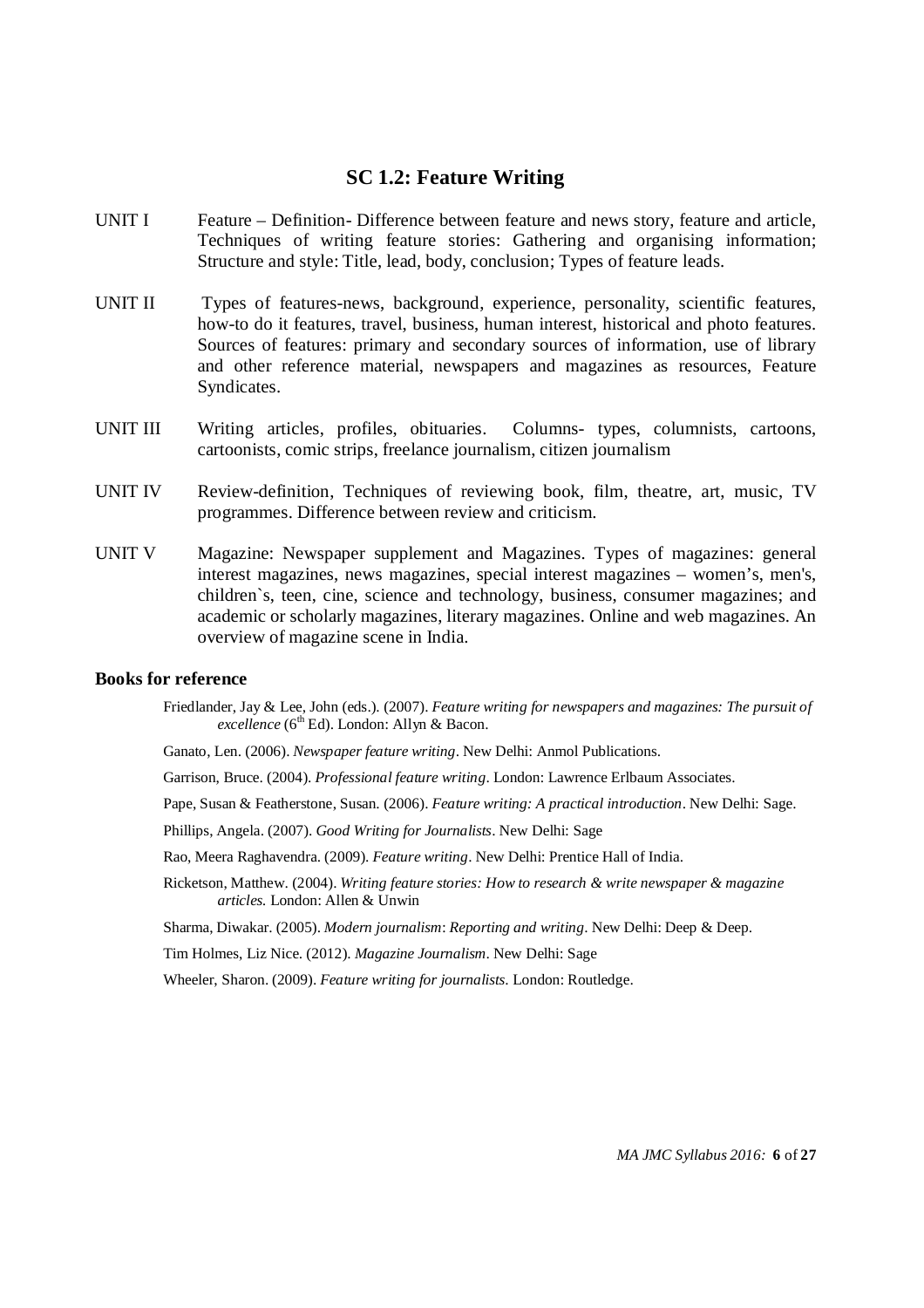#### **SC 1.3: Science Communication**

- UNIT I Growth of science and technology from ancient times- Great scientists of ancient and modern India- Evolution of scientific methods- Different schools of thought about scientific methods.
- UNIT II Science and rational thinking-Science and superstition-Goals and assumptions of science- Industrial revolution, Recent trends in science and technology; genetic engineering, biotechnology, nuclear technology, computerization- Information explosion- Space technology.
- UNIT III Science and technology institutions in India; Central and state government institutions National laboratories and other scientific institutions, Science policy-R & D policy of the Government-Technology transfer-Status and trends of S & T institutions.
- UNIT IV Reporting science and technology- Accuracy in S & T reporting- Source and techniques to gather S & T data- Coverage of S & T information in different media- Problems of technical terminologies - Application of low cost media to popularize science.
- UNIT V  $S \& T$  Publications in English and regional languages-A study of their content patterns. Science for social change- Efforts of government and voluntary agencies in popularizing science- Practical exercises in writing reports, scripting for radio and TV.

#### **Books for Reference**

- Bauer, W Martin & Bucchi Massimiano. ((2007). *Journalism, science and society: science communication between news and public relations*. New York: Routledge.
- Bennett J. David, Jennings C.Richard. (2011). Successful science communication: Telling it like it is. Newyork: Cambridge University Press
- Bucchi, Massimiano. (2002). *Science and the media.* New York: Routledge.
- Gilbert K. Jhon, Stocklmayer , Susan. (2013). Communication and engagement with science and technology. Newyork: Routledge.
- Halliday, M A K & Martin, J R. (2004). *Writing Science*. Oxon: Routledge.
- LeeAnn, Kahlor. Stout A. Patricia. (2010). Communicating science. Newyork: Routledge.
- Rajan, Nalini. (2007). *21st century journalism in India*. New Delhi: Sage.
- Russell, Nicholas. (2010). Communicating science: Professional, popular, literary. Newyork: Cambridge University Press.
- Scanlon, Eileen, Whitelegg, Elizabeth & Yatras, Simeon. (1999). *Communication science: contexts and channels.* New York: Routledge.

Vilanilam, John, V. (1993). Science communication and development. New Delhi. Sage

*MA JMC Syllabus 2016:* **7** of **27**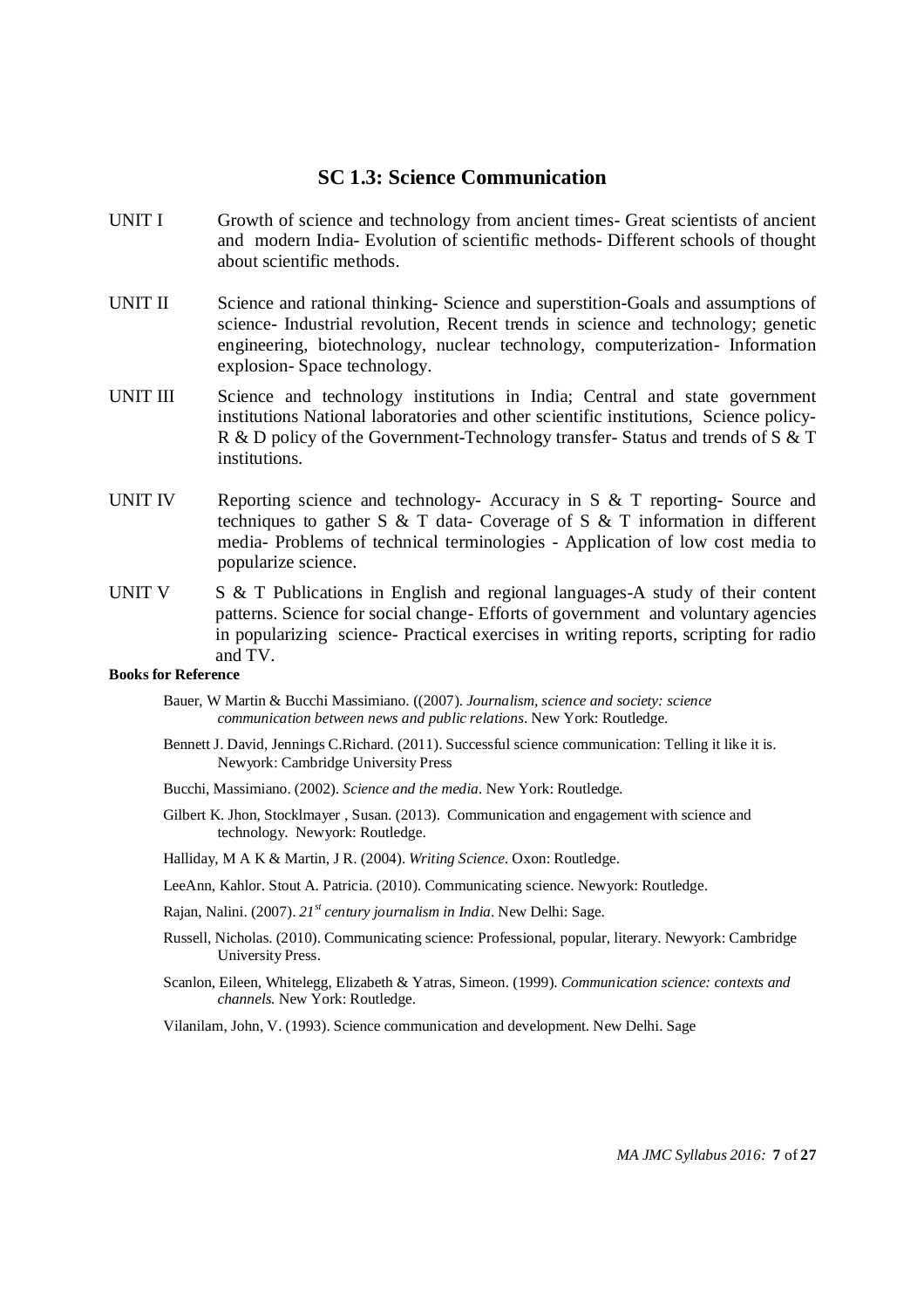# **Second Semester**

## **Hard Core Papers HC 2.1: Communication Research**

- UNIT I Research: Definition and purpose, elements of scientific research; Concepts, Constructs, Variables. Communication research- Basic and applied research.
- UNIT II The Research Process and Approaches: Steps in research. Research Approaches: Qualitative; Focus group, case studies, field observation, semiotic analysis, rhetorical analysis Quantitative; Survey research, content analysis; Experimental research, longitudinal studies. Sampling techniques.
- UNIT III Research Tools and Data Analysis: Research tools- questionnaires, interview schedules. Levels of measurement, measurement scales. Hypothesis. Descriptive statistics- measures of central tendency and variability; normal curve. Statistical procedures: Chi-sqare, t-test, correlation- regression- analysis of variance-ANOVA.
- UNIT IV Media Research: Research in Print media- types- Readership research, Circulation research, typographic research, Readability research. Research in Electronic media- types- Ratings and non ratings research. Advertising research.
- UNIT V Report Writing: Writing research proposals; Styles of presenting research findings- essential aspects of thesis/ dissertation, citation styles, ethics in research.

#### **Books for Reference**

- Berger, Arthur Asa. (2014). *Media and Communication Research Methods- An Introduction to Qualitative and Quantitative Approaches.* New Dlehi: Sage
- Hansen, Anders. (2009). *Mass Communication Research Methods.* London: Macmillan.
- Jensesn, Klaus Bruhan. (2012). *A handbook of Media and Communication Research: Qualitative and quantitative methodologies*. New York: Routledge.
- Kerlinger, Fred N. (1995). *Foundations of Behavioural Research*. Bangalore: Prism
- Lindlof, Thomas, R. and Taylor, Bryan, C. (2011). Qualitative communication research methods. New Delhi: Sage.
- Nafiger, Ralph O and White, David M. (1999). *Introduction to Mass Communication Research.* Louisiana: Louisiana State University Press,
- Oliver, Paul. (2008). Writing your thesis. New Delhi: Sage.
- Somekh, Bridget. (2012). Theory and methods in social research. New Delhi: Sage.
- Treadwill, Donald. (2014). *Introducing communication research: Paths of inquiry.* New Delhi: Sage.
- Wimmer, Roger D and Dominick, Joseph R. (2013). *Mass Media Research- An Introduction.* Singapore: Thompson Wadsworth.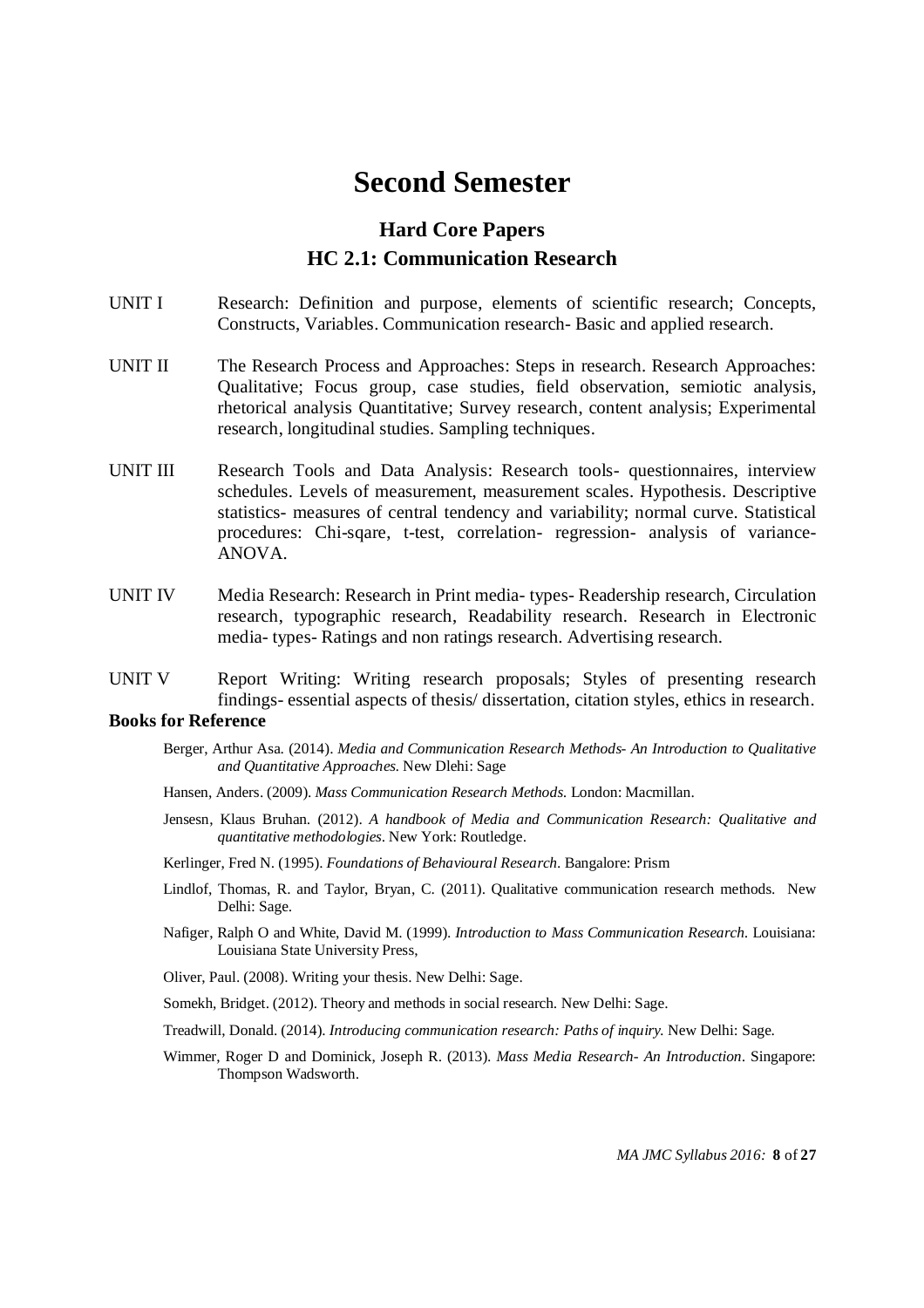#### **HC 2.2: Radio Broadcasting**

- UNIT I Characteristics of radio and other media. Commercial and Public Service Broadcasting. Uses of radio waves. Technological innovations in radio broadcasting. AM, FM, DAB, HAM, Satellite, Web radio.
- UNIT II Nature and qualities of sound, sound engineering. Mikes, recorders, editing, mixing, dubbing. Sound effects and library, analogue and digital recording and broadcasting, archives management. Studio and field recording. Broadcasting and narrowcasting.
- UNIT III Reporting and writing for radio. Various radio programs: Bulletins, talks, interview, discussions, phone-in, serials and dramas, current affairs programs. Principles of translation.
- UNIT IV Special audience programs: rural, youth, women and children. Special programs on health, science, education, development, and environment.
- UNIT V Adlibbing and commentary, Radio jingles and ads, RJ-ing, Disk Jockeying. News reading styles. Radio policy, broadcasting code, AIR Code.

#### **Books for Reference**

- Baruah, U L (1983). *This is All India Radio: A handbook of radio broadcasting in India*. Govt. of India: Publications Division.
- Bhatt, SC (2007). *Broadcast journalism: Basic principles*. *New* Delhi: Har-Anand Publications.
- Bliss, Edward, and John M. Patterson. (1971). *Writing news for broadcast.* New York: Columbia University Press
- Chantler, Paul & Stewart Peter (2007). *Basic radio journalism. New Delhi:* Elsevier
- Gifford, Denis (1985). *The golden age of radio: An illustrated companion.* London: B.T. Batsford.
- Keith, Michael C. and Krause, Joseph M (1986). *The radio station.* Boston: Focal Press.
- Lewis, Peter M. and Booth, Jerry (1989). *The invisible medium: Public, commercial and community radio*. London: Macmillan.
- O'Dennell, Hausman Carl Lewis & Benait Philip (2000). *Radio production.* Connecticut: Wadsworth.

Stanely, R Alten (2004). *Audio in media.* Connecticut: Wadsworth.

White, Ted (2005). *Broadcast news writing, reporting, and production.* New York: Focal Press, Elsevier.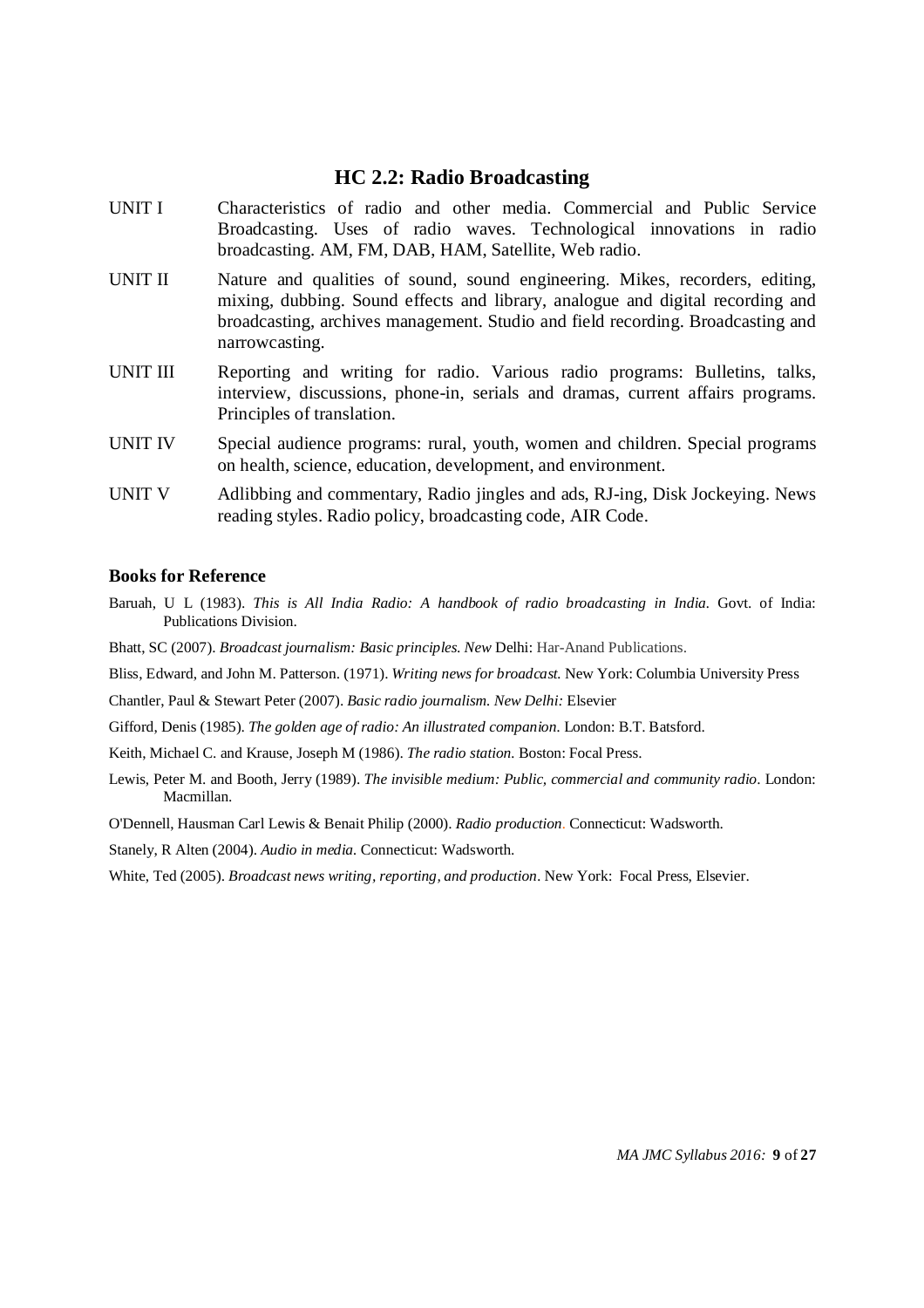#### **HC 2.3: Media Management**

- UNIT I Management Concept, Principles of Management, Structure and Characteristics of Media organizations – newspapers, magazines, radio, television production houses. Media ownership-Government and Private.
- UNIT II Factors influencing management decisions, types of media ownership-merits and de merits. Economics of newspaper: Marketing, advertising, circulation, distribution, newspaper agencies.
- UNIT III Management problems of small, medium, large newspapers: gathering, processing, printing, circulation, distribution. FDI. Advertising, professionalism, trade unionism.
- UNIT IV Administrative Concerns of Government owned electronic media-private channelsmarket driven media-social commitment vs profit making. FM Radio policy. Economics of film industry, production, marketing, distribution, exhibition, film piracy.
- UNIT V Structure and functions of news agencies in India. Human Resource Management in media houses. Accreditation of journalists. Committees to study the problems of the various media in India- Chanda Committee, B.G.Verghese Working Group, P.Ramaiah Committee, Ram Vilas Paswan Committee, Kuldip Nayyar Committee, Khosla Committee. Professional organizations- Indian Newspaper Society, Editors Guild of India, Indian Broadcasting Federation, News Broadcasters Association.

#### **Books for Reference**

- Albarran, B Alan, Chan, M Sylvia & Wirth, O Michael. (2006). *Handbook of Media Management and Economics.* New Jercey: Lawrence Erlbaum Associates. Inc. Publishers.
- Chiranjeevi, Aravind. (2000). *Electronic media management.* New Delhi: Authors Press.
- Deuze, Mark. (2011). *Managing media work.* New Delhi: SAGE publications India Pvt. Ltd.
- Herrick F. Dennis. (2012). *Media management in the age of giants*. Albuquerque: University of New Mexico Press.
- Keeble, R.C. (2005). *Print journalism: a critical introduction*. Oxon. Routledge.
- Kohli-Khandelkar Vanitha. (2006). *The Indian media business*. New Delhi: Sage.
- Padmaja, R. (2008). *Marketing of newspapers*. New Delhi: Kanishka Publishers.
- Stradling, Linda (2010). *Production management for TV and Film: The professional's guide.* London: Methuen Drama.
- Tyagi C.L., Kumar, Arun. (2004). *Advertising management.* New Delhi: Atlantic Publishers and Distributors.
- Wicks, Robert H. (2003). Media management. Manwah, New Jersey: Lwarence Erlbaum Associates Inc. Publishers.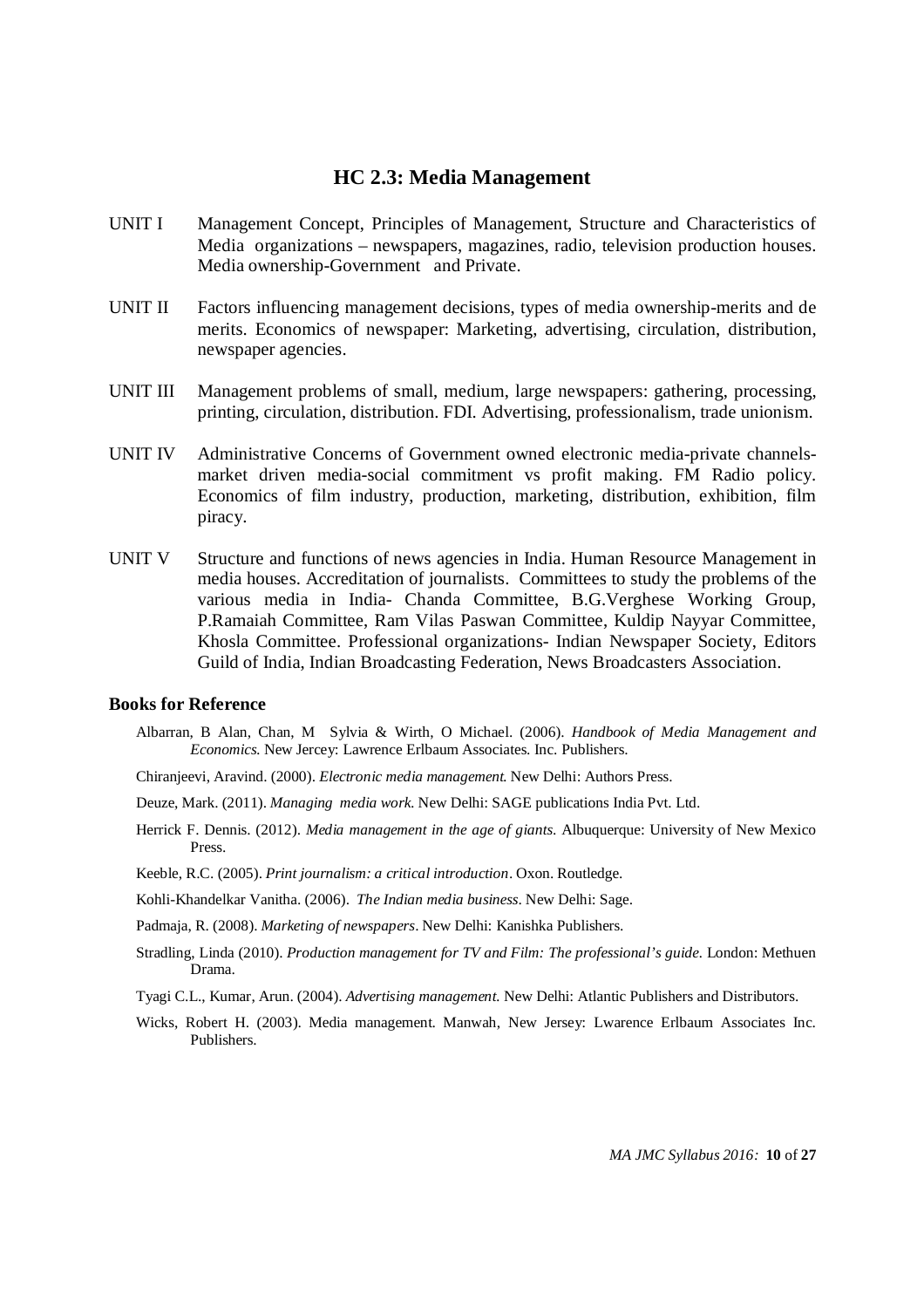## **Soft Core Papers SC 2.1: Advertising**

- UNIT I Fundamentals of advertising: Evolution of advertising. Evolution of advertising in India. Advertising- definition, purpose, Advertising and Marketing- marketing mix, advertising as a tool of marketing. Product- classification, market segmentation, Advertising and market economy.
- UNIT I Advertising industry: Advertising industry in India. Structure and functions of advertising agencies. Leading Indian ad agencies, Legal and ethical aspects of advertising- ASCI, Economic and social effects of advertising, Professional organizations- AAAI.
- UNIT III Campaign planning: Planning advertising campaigns- objectives, strategy, Brandbrand building, brand equity, Positioning- brand positioning, market positioning, Advertising copy, visualization, illustration, layout, headline, body, colour, trademarks, slogans. Radio and television commercials.
- UNIT IV Media selection: Media planning- process, media mix, Media scheduling, Print, broadcast, outdoor, transit, movie, digital media. Evaluation of advertising effectiveness- copy testing, consumer behavior, Market research.
- UNIT V Types of ads: Industrial advertising, retail advertising, corporate advertising, public service advertising, political advertising, Social Marketing. Case studies of advertising campaigns.

#### **Books for Reference**

- Chunawalla, S A and Sethia, K. C. (2006). *Foundations of advertising theory and practice*. (6<sup>th</sup> ed.). New Delhi: Himalaya.
- Jefkins, Frank. (1986). *Advertising made simple* (4<sup>th</sup> ed.). London: Heinemann.
- Klein, Naomi (2002) *No logo*, London: Harper Collins.
- Ogilvy, David. (1985). *Ogilvy on advertising*. New York: Random House.
- Pandey, Piyush (2015) *Pandeymonium- Piyush Pandey on advertising*, New Delhi: Penguin Books India.
- Roman, Kenneth and Griffin, SM (2009) *The King of Madison Avenue: David Ogilvy and the making of modern advertising*, New York: Macmillan.
- Sandage C H, Fryburger, Vernon and Rotzoll, Kim (2003). *Advertising theory and practice.* New York: Aitbs Publishers.
- Strunk, William and White E. B. (2000). *The elements of style* (4<sup>th</sup> ed.) New York: Longman.
- Valladares, June A. (2000). *The craft of copywriting*. New Delhi: Sage.
- Vilanilam, J V and Varghese A K. (2004). *Advertising basics- a resource guide for beginners*. New Delhi: Sage.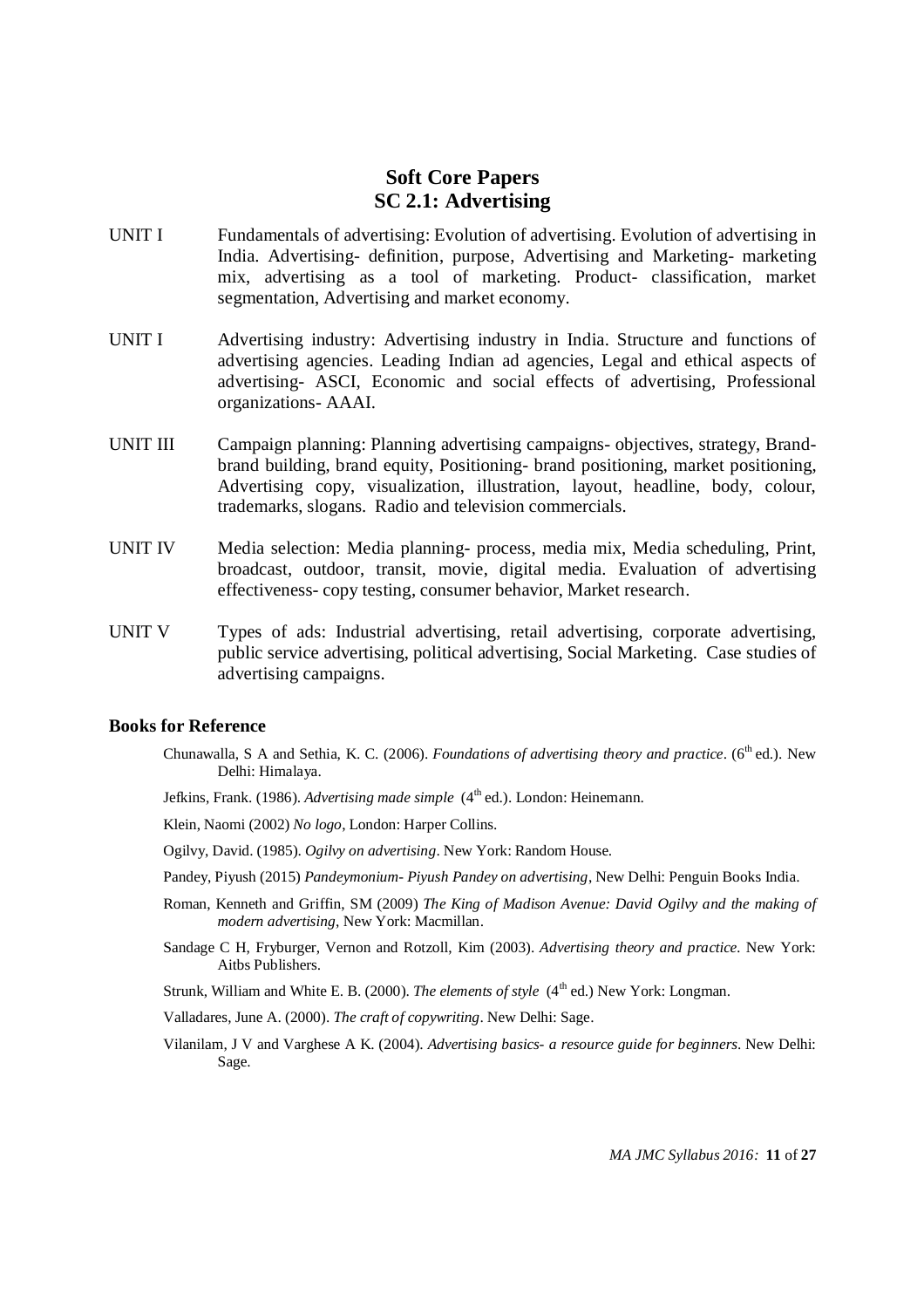#### **SC 2.2: Photo Journalism**

- UNIT I Photography: meaning, nature and scope. Evolution of photography. Basics of Camera- aperture, shutter speed, focal length, depth of field. Camera operations. Types of Camera- Box camera, SLR, TLR, Polaroid, Pinhole. Types of Lenses and their functions, use of filters.
- UNIT II Digital photography: evolution of digital photography, advantages and disadvantages, differences between traditional and digital photography. Types of digital camera, Ethics in the era of digital photography.
- UNIT III Understanding lighting-indoor and outdoor, exposing and focusing, Types of lighting- natural and artificial lights, controlling lights, exposure meters, flashes. Techniques of composing picture-technical and aesthetic aspects.
- UNIT IV Branches of photography-nature, architecture, portraiture, landscape, wild life, sports, environment, aerial, travel, industry, fashion and glamour, advertising, press photography- origin and development of press photography.
- UNIT V Concept of photojournalism, attributes of a good photograph (aesthetic and technical), Photo as a news: attributes of a news photo, use of photos in a newspaper; selection, deciding placement and size. Photo editing: cropping, digital photo editing-softwares used for photo editing- Photoshop. Photo features, archive photos, photos from readers, writing photo captions.

#### **Books for reference**

Ang, Tom. (2011). *Digital Photography Step by Step*. UK: Penguin.

Bhatia, K. (2004). *Goodwill's photography for all*. New Delhi: Goodwill Publishing House.

- Billissi, Efthimia & Langford, Michael. (2011). *Langford's Advanced Photography*. London: Focal Press
- British Press Photographers Association. (2007). *5000 Days: Press photography in a changing world*. London: David & Charles.
- Dilwali, Ashok. (2002). *All about photography*. New Delhi: National Book Trust.
- Freeman, Michael (2007). *The Photographer's eye: Composition and Design for Better Digital Photos*. London: Focal Press.
- Golden, Renel. (2011). *Photojournalism: 150 Years of Great Press Photography*. London: Carlton Books Ltd.
- Horton, Brian. (2000). *Guide to photojournalism*. New York: McGrw-Hill
- Kobre, Kenneth. (2008). *Photojournalism: The professional approach* (4<sup>th</sup> Ed). London: Focal Press
- Nair, Archana. (2004). *All about photography*. New Delhi: Goodwill Publishing House.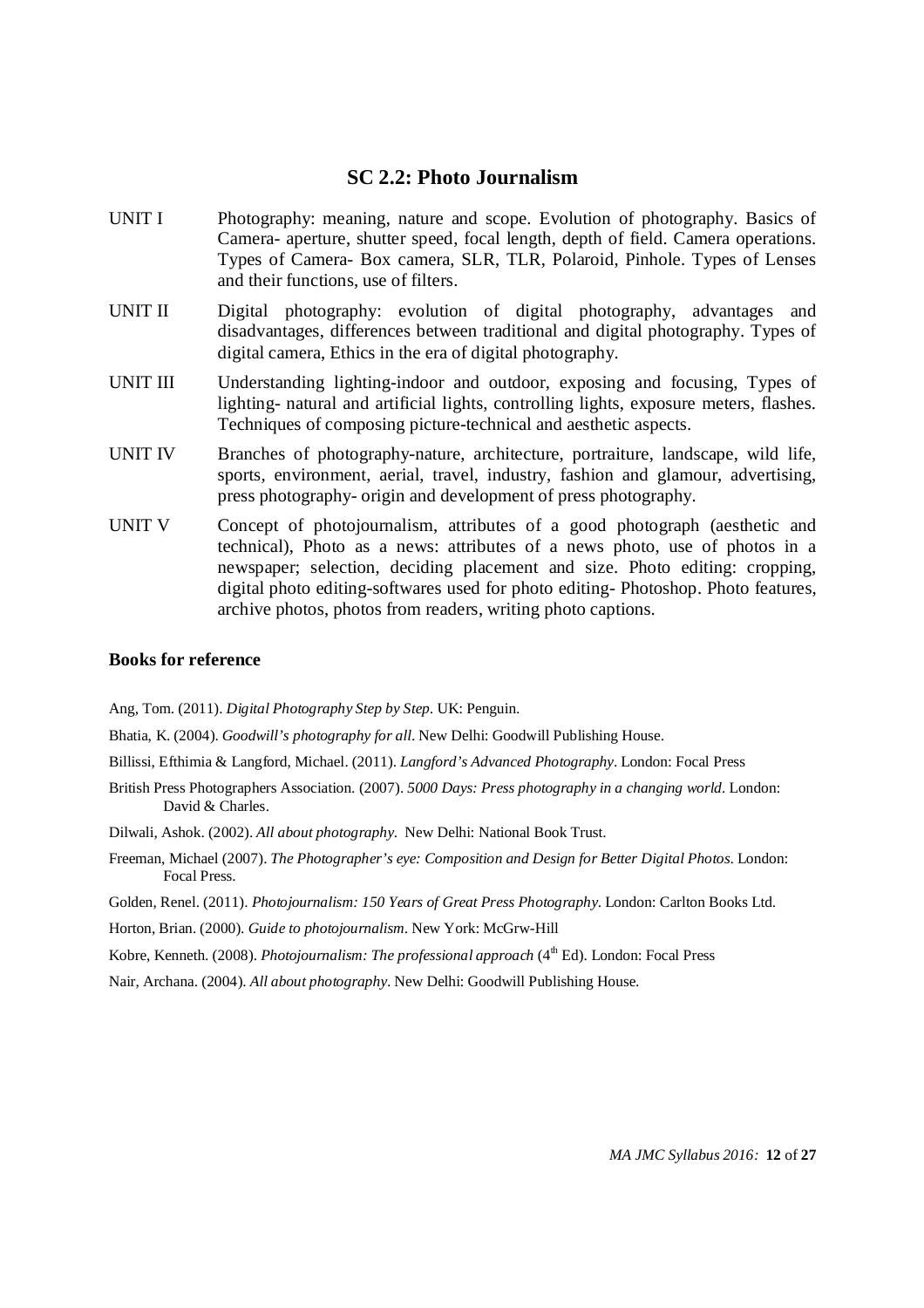#### **Electives**

#### **EL 2.1: Media and society**

| UNIT I | Mass society, mass communication, characteristics of mass media. Newspapers, |
|--------|------------------------------------------------------------------------------|
|        | Radio, Television and Cinema as mass media. Responsibilities of media.       |

- UNIT II Freedom of speech and expression- media and democracy- public sphere. right to information- right to privacy, mass media and social change.
- UNIT III Media ownership and control- Pressures on media-, media regulation, censorship.
- UNIT IV New communication technologies the internet, global village, social media, digital divide.
- UNIT V Social movements and the media. Coverage of issues related to religion, gender and children. Sensationalism, violence and obscenity in media.

#### **Books for Reference**

Croteau, David. (2014). Media/society: Industries, images, and audiences. New Delhi: SAGE Publications India Pvt. Ltd.

Graeme, Burton. (2009). Media and Society, New York: McGraw-Hill

- Grossberg, Lawrence. (2006). Media making: mass media in a popular culture (2<sup>nd</sup> Ed). New Delhi: Sage.
- Herman, E S, and Chomsky, Noam. (1994). *Manufacturing consent: The political economy of the mass media.* London: Vintage.
- Hodkinson, Paul. (2011). Media, culture and society. New Delhi: SAGE publications India Pvt.Ltd.
- Jacobs, Norman. (1992). Mass media in modern society. New Burswick: Transaction
- Kumar, Rajesh (2012). Society, media, communication and development: The Indian experience. Saarbrucken: Lap Lambert Academic Publishing.
- McQuail, Denis. (2005). McQuail's Mass Communication Theory ( $5<sup>th</sup>$  ed). New Delhi: Sage.
- Wells, Alan & Hakanen, Ernest, A. (1997). *Mass media and society*. London: JAI Press.
- Winston, Brain. (2000). Media, technology and society A history : From the telegraph to the Internet. Newyork: Routledge.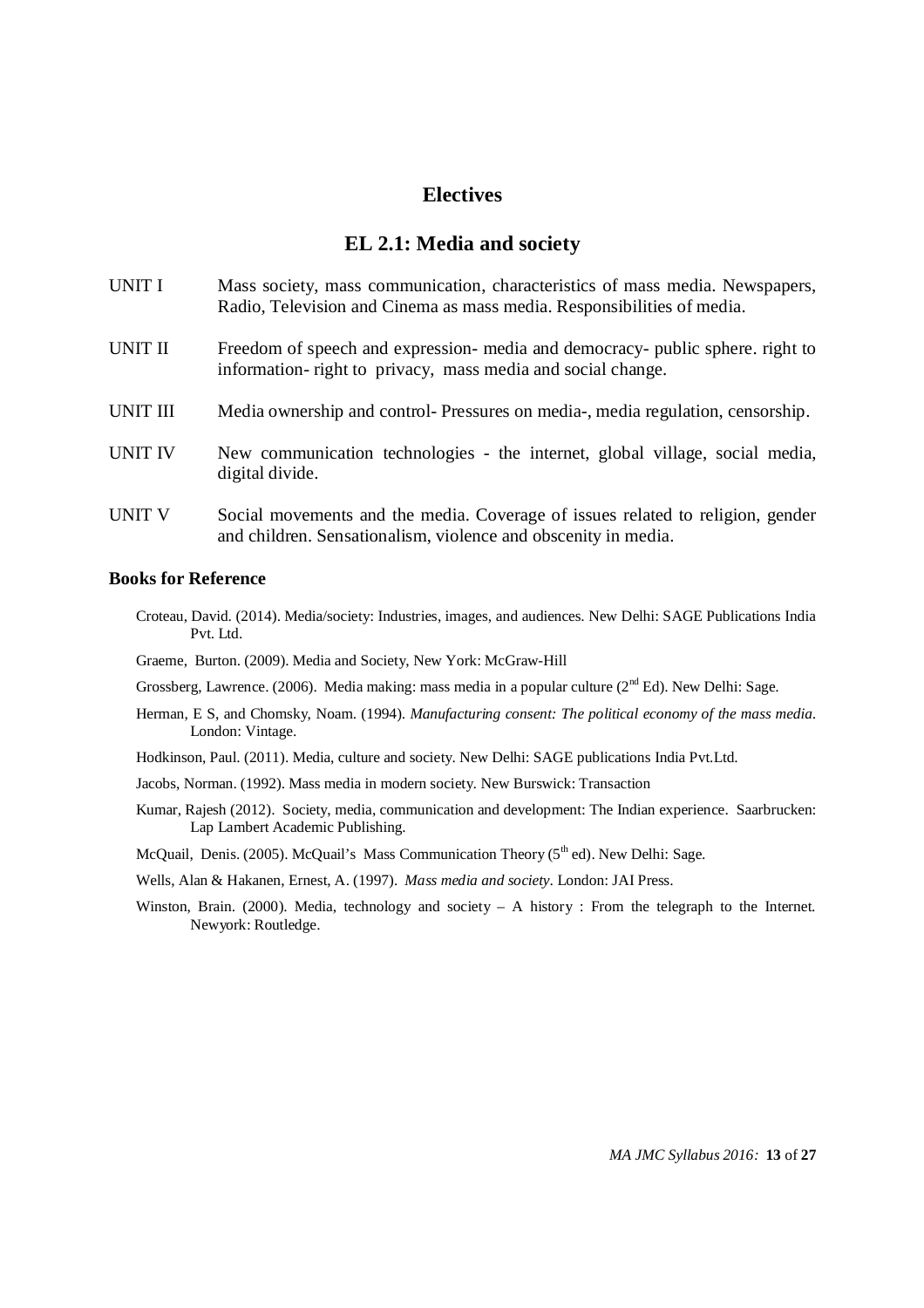#### **EL 2.2: Radio and Television**

- UNIT I Development of radio. Radio in India. Characteristics of radio broadcasting. print media Vs. radio medium FM radio- state and private initiatives; Community Radio. Types of radio programmes – home service, external service and commercial service.
- UNIT II Principles of writing for radio– news writing techniques- broadcast journaliststructure and types of news and current affairs programmes – interview techniques and its types – principles of translation, reporting for radio.
- UNIT III Formats of radio programmes Talks, interviews, group discussions and dramas programmes for specialised audience – Labour, Children, Women, Youth, Health, Agriculture – Radio lessons – Radio serials- Phone in programmes.
- UNIT IV Development of television as a mass medium. Characteristics of television. Evolution of Doordarshan. Prasara Bharathi, programme pattern in television channels. Satellite and cable television.
- UNIT V Types of programmes, news, current affairs, educational and other programmes. Writing and presentation of television news. Ethical issues in television broadcasting. Commercialization of television. Audience research.

#### **Books for Reference**

AMIC. (1999). *Public service broadcasting in Asia.* Singapore: AMIC Compilation.

- Banerjee, Indrajit and Kalinga Seneviratne (Ed). (2005). *Public service broadcasting: A best practices source book.* Paris: UNESCO.
- Barlett, Bruce & Barlett Jenny. (2007). *Practice recording techniques.* Oxford: Elsevier.
- Cohler, D.K. (1994). *Broadcast Journalism: A Guide for the presentation of radio and television News.* 2nd ed., Upper Saddle River: Prentice Hall.

Esta, Fossard De. (2005). *Writing & producing radio dramas.* New Delhi: Sage Publications.

Gibson, L Martin. (1991). *Editing in the electronic era. 3rd Ed. Iowa:* Iowa State University Printers.

Hubermiles, David & Runstein E Robert. (2005). *Modern recording techniques.* Oxford: Elsevier.

Orlik, B Peter. (2003). *The electronic media. New Delhi:* Surjeet Publications.

Robert L. Hilliard, L Robert. (2007). *Writing for television, radio, and new media* Connecticut: Wadsworth. Shrivastava, K M. (2005). *Broadcast journalism: in the 21st century.* New Delhi: Sterling Publications.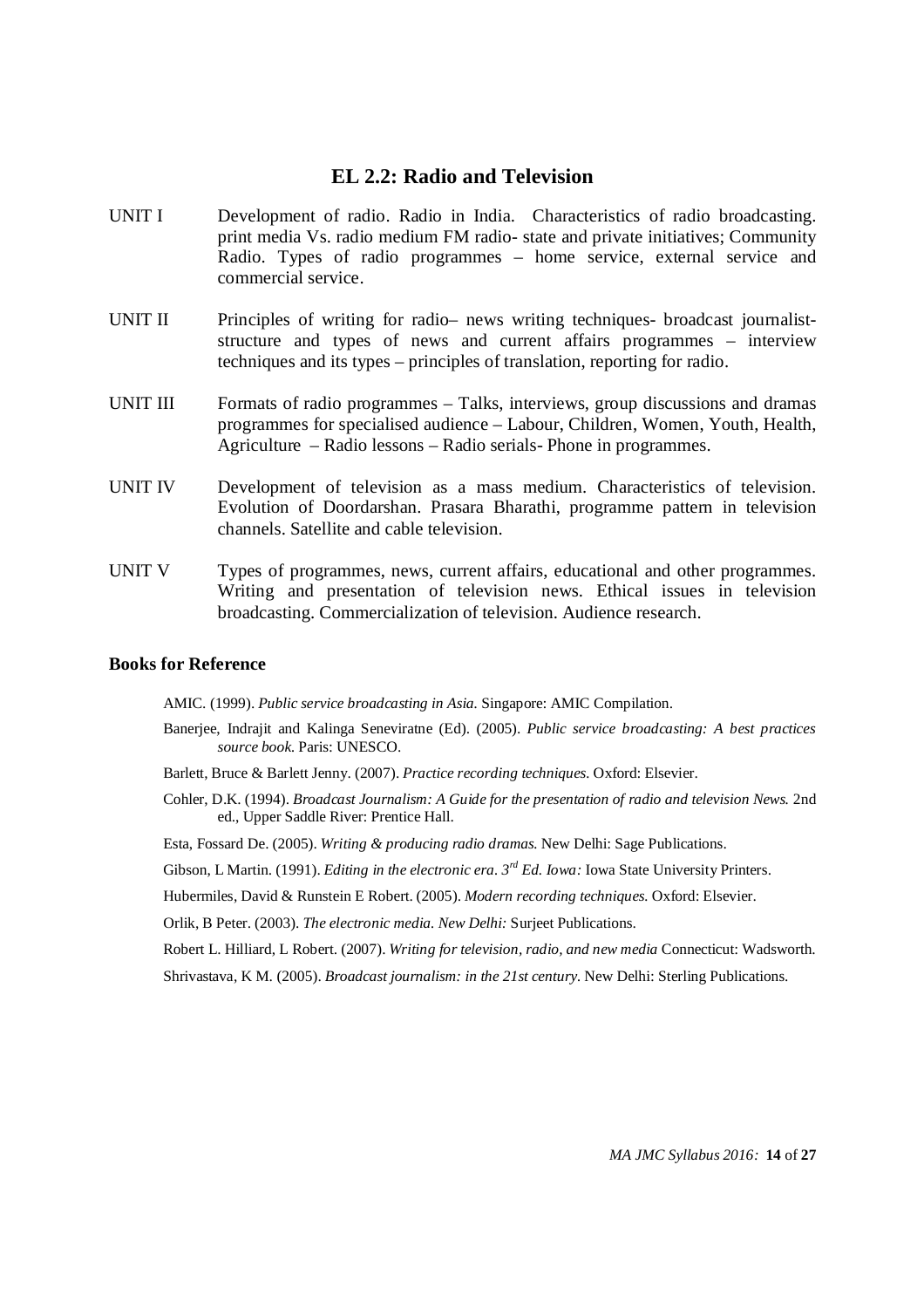# **Third Semester**

## **Hard Core papers**

## **HC 3.1: Media Law and Ethics**

- UNIT I Introduction to Indian Constitution-salient features, directive principles of state policy, fundamental rights and duties. Human rights- Universal declaration of human rights.
- UNIT II Constitutional provisions for freedom of speech and expressions- Article 19(1) a. Reasonable restrictions- Article 19(2). Threats to freedom of the press in India. Right to Information Act, 2005.
- UNIT III Law of Defamation, Sedition, Obscenity, Cinematograph Act 1952- Film Certification. Official Secrets Act 1923, Copyright, Video Piracy, Contempt of Court Act, Legislative Privileges and media, Contempt of Legislature, Drugs and Magic Remedies (Objectionable advertisements) Act 1954, Indecent Representation of Women (Prohibition) Act 1986, Press and Registration of Books Act.
- UNIT IV Working Journalists Act 1955, Wage Boards for journalists, Prasar Bharati Act 1990, Cable Television Network (Regulation) Act 1995, Cyber laws- Information Technology Act. Major recommendations of press commissions, Press Council of India Act, a critical study of functions and performance of the Press Council of India, ASCI, BCCC.
- UNIT V Ethics: Media's ethical problems- Sting operation, Right to privacy, right to reply, communal writing, sensational and yellow journalism, Paid news, Page-Three culture, plagiarism, revealing confidential sources, off-the-record, Ombudsman.

#### **Books for reference**

- Basu, Durga Das. (1996). *Law of the press*. New Delhi: Prentice Hall of India.
- Grover, A.N. (1990). *Press and the law. New Delhi*: Vikas Publishing House.
- Neelamalar, M. (2009). *Media Law and Ethics*. Delhi: PHI
- Prasad, Kiran. (2008). *Media Law and Ethics: Readings in Communication Regulation*. Delhi: B R Publishing Corporation.
- Rao, Naresh & Suparna (2008). *Media Laws- an Appraisal*. Bangalore: Premier.
- Rao, Someswar B. (2002). *Journalism- Ethics, Codes, Laws*. Bangalore: ACME.
- Rayudu, C.S. & Rao, Nageshwara S.B. (1995). *Mass media laws and regulations*. Delhi: Himalaya Publishing House.
- Sarkar, R.C.S. (1984). *The press in India*. New Delhi: S. Chand & Co.
- Sharma, B.R. (1993). *Freedom of press- under the Indian constitution*. New Delhi: Deep & Deep.
- Venkateshwaran, K.S. (1993). *Mass media laws and regulations in India*. Singapore: Asian Mass Communication.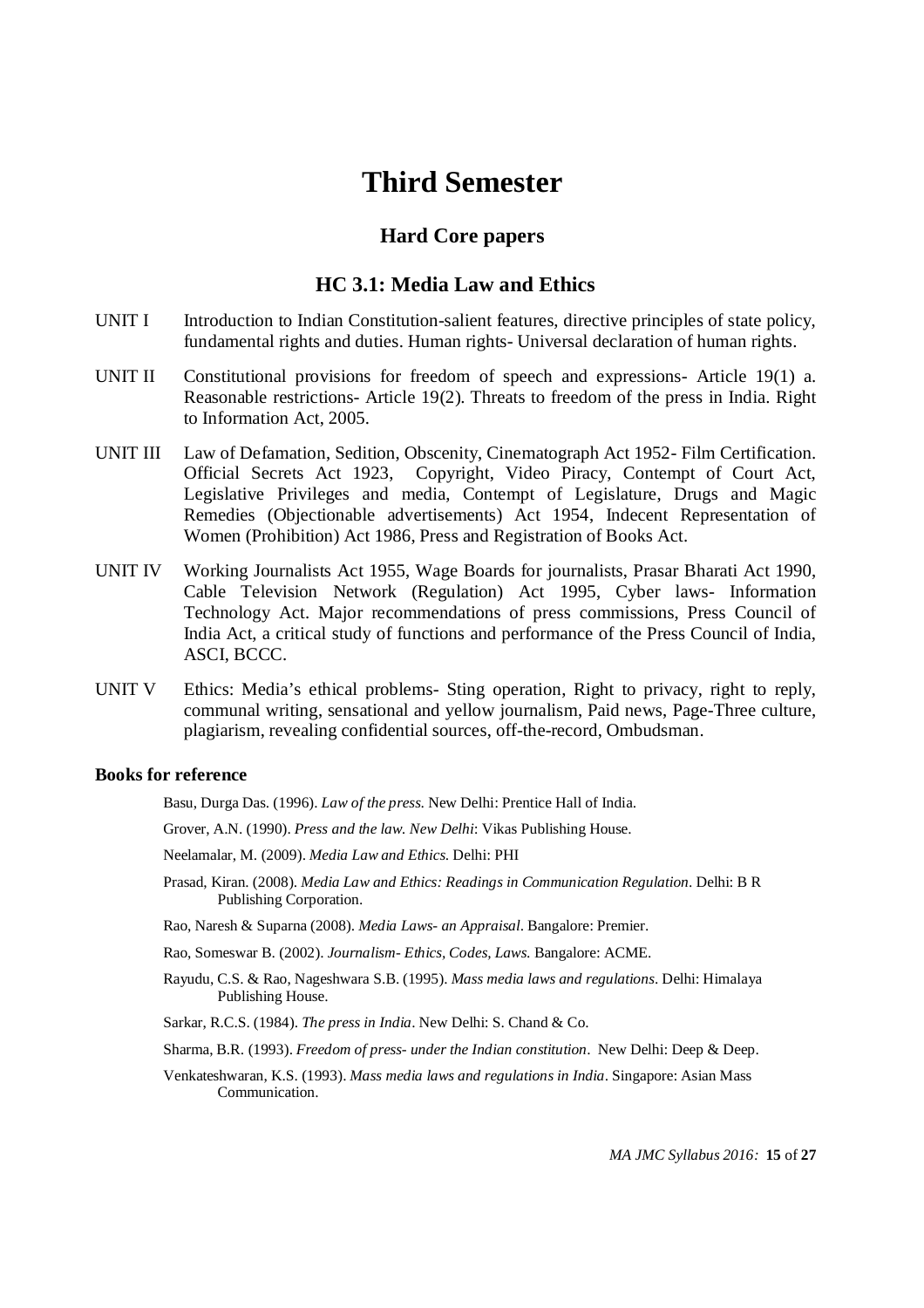## **HC 3.2: Television Journalism**

- UNIT I Characteristics of television**:** Television as a medium of communication; telecasting types, Production process- Pre production; research, script writing, budgeting, scheduling, program proposal. Production-Video camera- components, principles; basics of composition- types of shots; Lighting- technical and aesthetic aspects, types of lighting instruments, studio lighting techniques, field lighting.
- UNIT II Post production: Sound- audio system for TV programs- types of microphones, aesthetics of sound; Voice over, dubbing, titling-subtitling, graphics and animation, Editing- linear and non-linear editing process, digital effects, transition devices.
- UNIT III Television journalism: Writing for television- script writing techniques for television news, Rundown script; ENG- research, interview techniques, piece to the camera and voice over; Audio visuals, News packages, Special programs;
- UNIT IV Program presentation: Anchoring-voice broadcast skills, screen presence, use of teleprompter; Live studio and field interviews; Moderating studio discussions, Anchoring chat shows. Conceptual and technological changes in television reporting and presentation, scroll, new media integration.
- UNIT V Production management: Single and multi-camera productions, floor management, Role of production crew members, cues and commands; Program formats- Interview, discussion, phone-in programs, chat shows with audience participation, documentaries, and other emerging formats. Issues in TV Broadcasting- ethical challenges; Educational and Developmental broadcastingproblems and prospects.

#### **Books for Reference**

Adler, Richard. (1981). *Understanding television*. Santa Barbara: Praeger Publishers. Aiyer, Balakrishna (2008) *Digital television journalism*, New Delhi: Neha Publishers. Breyer, Richard. (1991). *Making television programs*. Illinois: Waveland Press. Cohler, D.K. (1994). *Broadcast Journalism: A Guide for the presentation of radio and television News.* 2<sup>nd</sup> ed.,

- Upper Saddle River: Prentice Hall. Donald, Ralph and Thomas Spann. (2000). *Fundamentals of television production,* Iowa: Iowa State University Press.
- Essig, Linda. (2004). *Lighting and design idea*. Singapore: Wadsworth.
- Jarvis, Peter. (1996). *The essential television handbook*. Boston: Focal Press.
- Robert L. Hilliard, L Robert. (2007). *Writing for television, radio, and new media* Connecticut: Wadsworth.
- Ward, Peter. (2001). *Studio and outside broadcast camerawork*, New Delhi: Focal press.
- Zettl, Herbert. (1976). *Television production handbook,* Singapore: Wadsworth.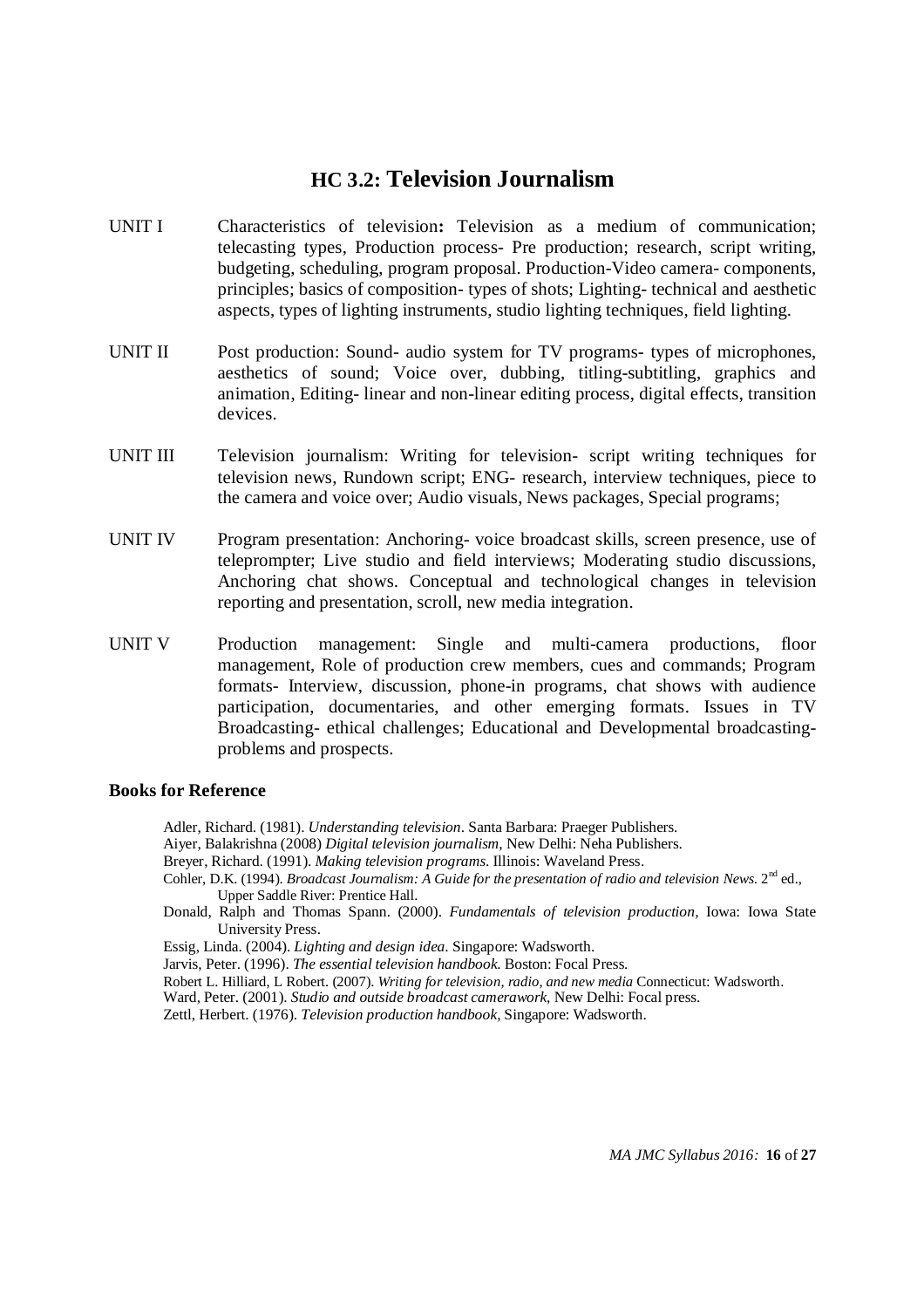#### **Soft Core Papers**

### **SC 3.1: Media and Environment**

- UNIT I Environmentalism. Growth of eco-consciousness. Biodiversity and its conservation. Endangered species. Renewable and non-renewable resources. Development vs. environment debate. Environmental movements in India and Karnataka.
- UNIT II Impact of urbanization, life style changes, population on environment. Special Economic Zones. Major environmental issues: Climate change, global warming, acid rain, war, ozone depletion, big dams, radiation, land, air and water pollution. Impact of plastic chemicals.
- UNIT III Strategies for environmental protection. National, international environmental agreements, declarations and protocols. Environmental policies, rules and regulations in India. UNEP, International environment groups and NGOs, MIB. The Environment (Protection) Act, Forest (Conservation) Act. Environmental policy. Rules regarding noise, air, plastic and hazardous chemicals. Role of Central and State Pollution Control Boards.
- UNIT IV Reporting environment through print, electronic and new media. Major environmental publications. Environmental campaigns through social media. Environment content and television. Environmental news sources. Issues of advocacy and objectivity in environmental reporting.
- UNIT V Environmental journalists organizations. Society of Environmental Journalists (SEJ), International Federation of Environmental Journalists (IFEJ) and Forum of Environmental Journalists in India (FEJI), code of ethics for environmental news coverage, case studies in environmental reporting.

#### **Books for Reference**

- Brown, Lester, et al. (2013) *State of the world:* (Annual reports from World Watch Institute report on progress toward a sustainable Society). New York: W.W. Norton.
- Chapman, Graham, Kumar, Keval, J., Fraser, Coroline., & Gaber, Ivor (1997). *Environmentalism and the mass media: The North-South divide*. London: Routledge.
- Cox, Robert (2010). *Environmental communication and the public sphere* (2nd ed.). Thousand Oaks: Sage Publications
- Epstein, Paul and Dan Ferber (2011). *Changing planet, changing health*. University of California Publications.
- Foster, John, Bellamy (2009). The ecological revolution. Making peace with the Planet. New York: Monthly Review Press.

Guha, Ramachandra (2000). *Environmentalism: A global history*. New Delhi: Oxford University Press.

- Khanna, G. N. (1993). *Global environmental crisis and management*. New Delhi. Ashis Publishing House.
- Krishna, S. (1996). *Environmental politics*. New Delhi. Sage.
- Neuzil, Mark Train, Russell E. (2005). *The environment and the press: From adventure writing to advocacy*. New York: Oxford University Press.

Rangarajan, Mahesh (2007). Environmental issues in India. New Delhi: Dorling Kindersley.

*MA JMC Syllabus 2016:* **17** of **27**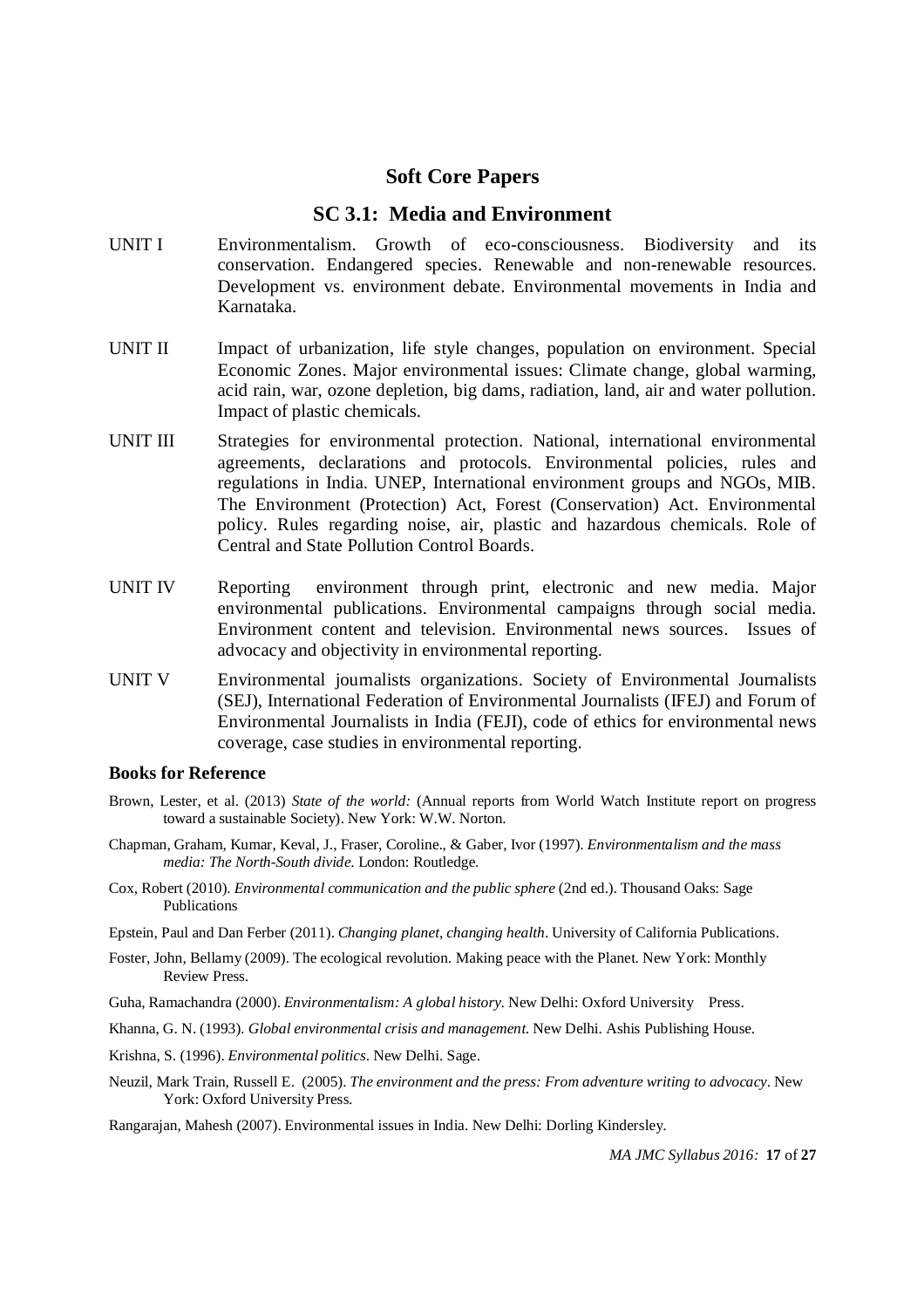#### **SC 3.2: Film Studies**

- UNIT I Early cinema. Film as an art form, film and other arts, film and literature, the language of cinema Popular cinema
- UNIT II Elements of film: camera, lighting, sound, colour, editing
- UNIT III Film theories: Hugo Munsterberg, Rudolf Arnheim, Siegfried Kracauer, Montage and Eisenstein, Christian Metz, Andre Bazin, Jean Mitry, Bela Balaz
- UNIT IV Film movement: Expressionism, Neo realism, French new wave, Avant Garde, Film Noir, cinema verite. Film Genres-Documentary films. Film culture, Film criticism, film society movement.
- UNIT V Major filmmakers: Vittorio De Sica, Jean-Luc Godard, Ingmar Bergman, Alfred Hitchcock, Orson Wells, Akira Kurosawa, Majid Majidi, Satyajit Ray, Sham Benegal, Girish Kasaravalli.

#### **Books for Reference**

Andrew, Dudley, J. (1976).The major film theories: An introduction. London: Oxford University Press Arnheim, Rudolf. (1992). Film as art. Calcutta: Rupa

Dasgupta, Chidananda. (2001) The Cinema of Satyajit Ray (2<sup>nd</sup> ed). New Delhi: National Book Trust

- Lapsley, Robert & Westlake, Michael. (2006). Film theory: An introduction. New York: Manchester University Press.
- Mast, Gerald, Cohen, Marshall & Braudy, Leo. (Eds). (1992). Film theory and criticism (4<sup>th</sup> ed). New York: Oxford University Press.
- Prasad, Madhava. (2002). Ideology of the Hindi film: a historical construction. Delhi: Oxford University Press.
- Ravi Vasudevan. (ed). (2001) Making meaning in Indian cinema. Delhi: Oxford University Press.

Ray, Satyajit (2013). Deep focus: Reflections on cinema. New Delhi: Harper Collins

Richie, Donarld. (1996). Films of Kurosawa. Chennai: East West Books.

Roberge, Gaston. (2005). The subject of cinema. Kolkatta: Seagull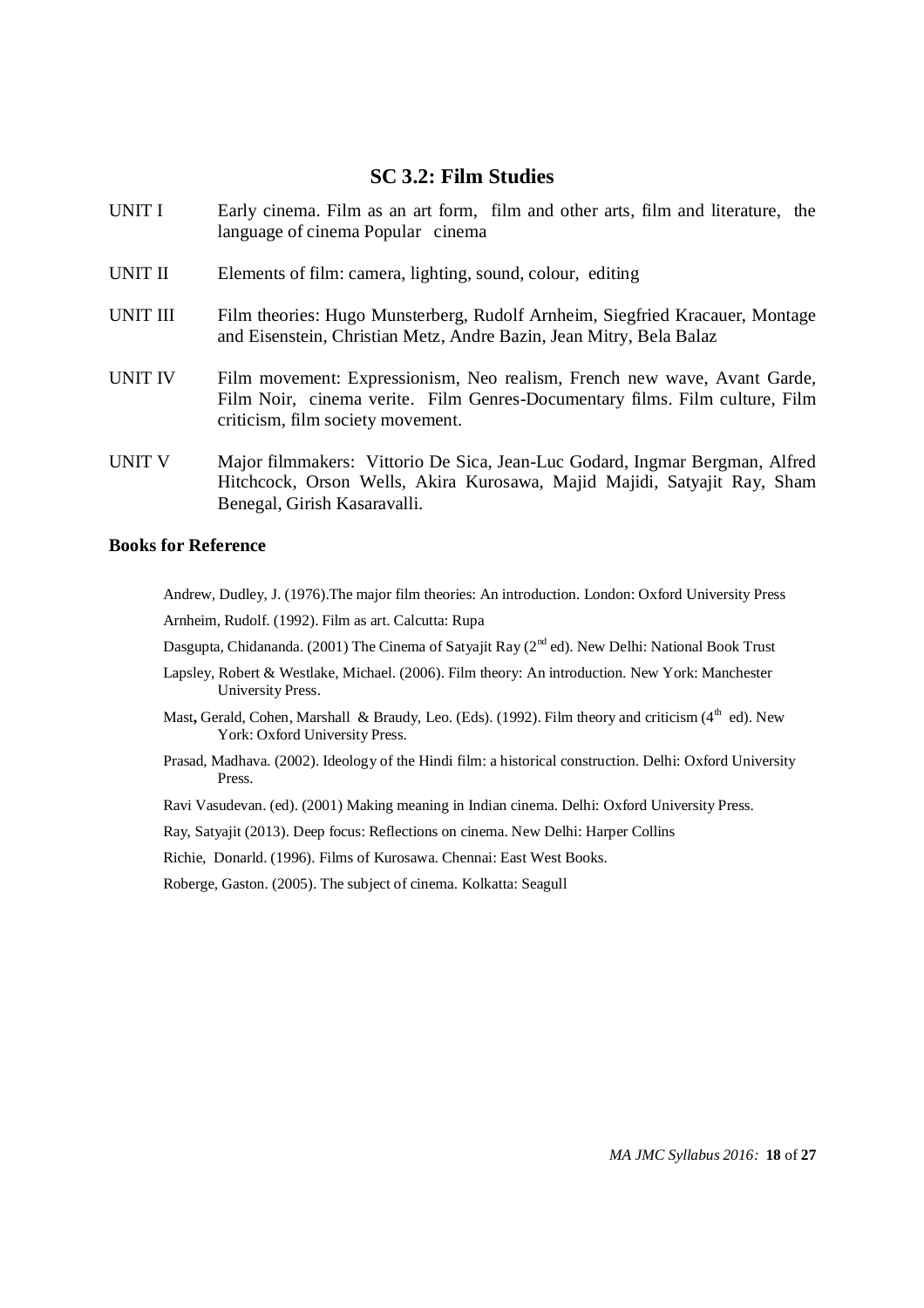#### **SC 3.3: Folk Media**

- UNIT I Origin and Meaning of the concept 'folk media', Characteristics of folk media, relevance of folk media in modern society, historical background of folk media study.
- UNIT II Classification of folk media forms- folk theatre, folk songs, folk dance, folk games, folk tales, folk proverbs and idioms.
- UNIT III Use of folk art forms for meaningful communication, Use of folk media in cinema, television, internet and advertising, impact of mass media on folk media, possibility of communicating development messages through folk theatre, folk songs and folk dances.
- UNIT IV Popular folk arts in Karnataka and their use in development communication: Gee Gee, Yakshagana, Bayalata, Harikatha, Puppetry Chowdike, Dollu kunitha, Veeragase, Bhootharadane, Nagaradane, Somana kunitha, Kamsale, Pooja kunitha, Karaga. Popular folk arts of India- Burrakatha, Kathakali, Villupattu, Tamasha, Jatra, Bhangra.
- UNIT V Integrated use of folk media and mass media, role of government agencies like DFP, Song and Drama Division, Department of Information and Public Relations in use of folk media, Karnataka Janapada Academy, Karnataka Yakshagana and Bayalata Academy, Some prominent folk artists-Habib Tanveer, Shivaram Karanth, Keremane Shambhu Hegade, Uppinakudru Kogga Kamath, H.L.Nagegowda, problems and prospect of folk artists.

#### **Books for Reference**

- Chawla, N.L. (ed.). (1981). *Communication and Traditional Media*. New Delhi: IIMC.
- Gupta, V.S. (2000). *Communication and Development*. New Delhi: Concept Publication Company.
- Mukhopadhyay, Durga Das. (1994). *Folk Arts and Social Communication*. New Delhi: Publications Division,
- Parmar, Shyam. (1975). *Traditional Folk Media in India*. New Delhi: Geka Books.
- Ramesh, S.C. (ed). (2011). *Dakshina bharathiya janapada kosha*. Hampi: Prasaranga, Kannada University.
- Ranganath, H.K. (1980). *Folk Media and Communication*. Bangalore: Chaitanya Publications.
- Ranganath, H.K. (2000). *Live Media for Development Communication*. Udupi: RRC.
- Usharani, N. (1996). *Folk Media for Development: A study of Karnataka's traditional media*. Bangalore: Karnataka Book Publishers
- Vatsyayan, Kapila (2007). *Traditional Indian theatre*. New Delhi: National Book Trust.

Vijaya, N. (1988). *The role of traditional folk media in rural India*. Delhi: Gian Publishing House.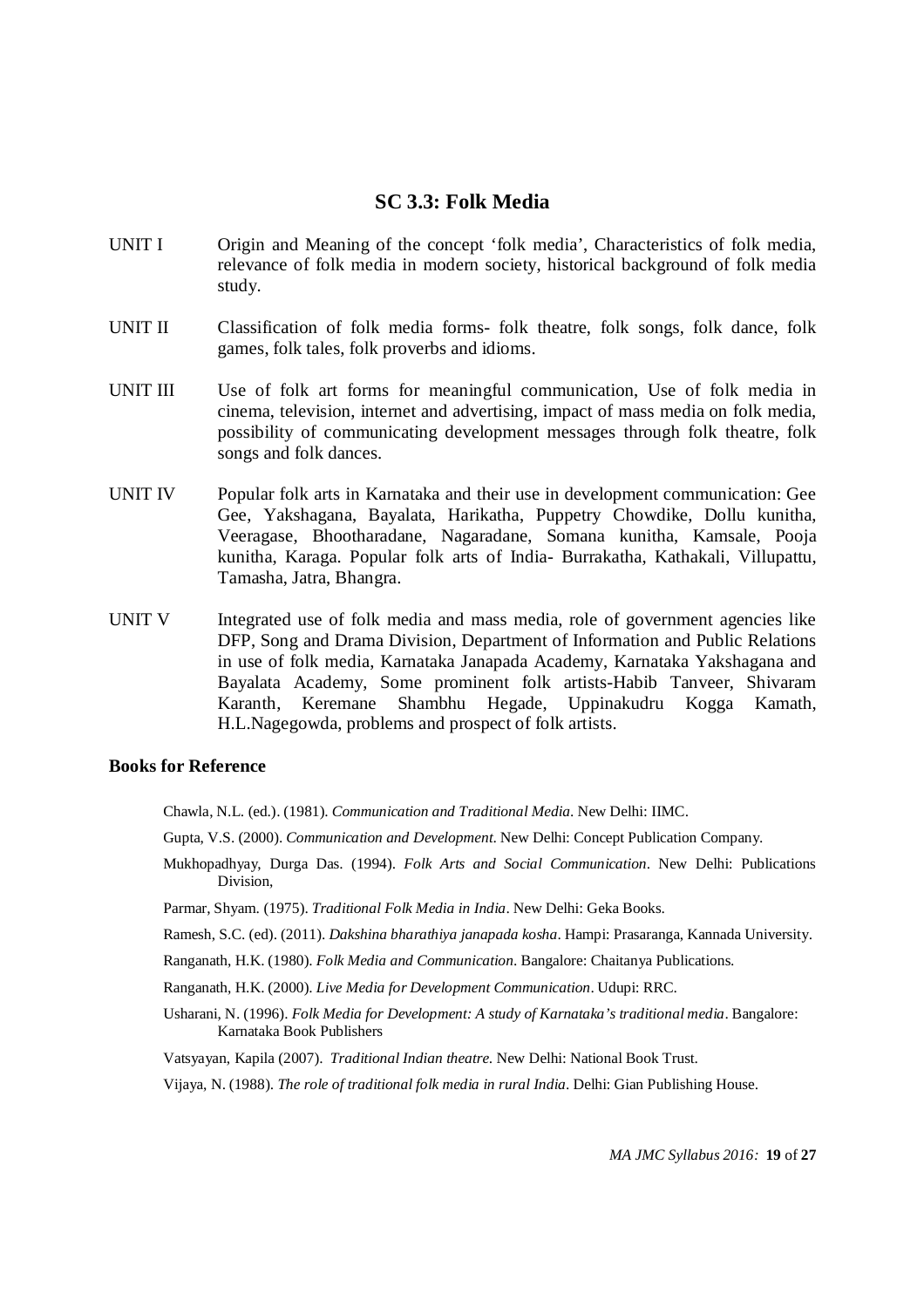## **Electives**

## **EL 3.1: Writing for Print Media**

| <b>UNIT I</b>  | Fundamentals of writing – Composition, process - Stages of writing – Outlining,<br>creativity, effective sentences and paragraphs- Vocabulary building, resource<br>materials of a writer |
|----------------|-------------------------------------------------------------------------------------------------------------------------------------------------------------------------------------------|
| <b>UNIT II</b> | Literary and journalistic writing. Elements of news. Structure of a news story.<br>Attribution, identification and authority.                                                             |
| UNIT III       | Writing articles for newspapers $-$ Writing columns- Different types of columns $-$<br>Challenges in column writing $-$ Syndicating.                                                      |
| <b>UNIT IV</b> | Writing features - Types of features - Human interest, travel, historical<br>personality, writing for target groups and special interest audience.                                        |

UNIT V Art appreciation and reviewing for media- arts, cinema, theatre, books, Freelancing – Avenues and challenges – Advantages and pitfalls of freelancing.

#### **Books for Reference**

Bennett, Zina Hal. (2001). *Write from the heart*. California: New World Library.

- Bruce, Garrison. (2004). *Professional feature writing*. New Jersey: Lawrence Erlbaum Associates. Inc. Publishers.
- Buchwald, Barry Dev. (2008). *The art of column writing*. Oak Park: Marion Street Press.Inc.
- Grundy, Bruce, Hirst, Martin. (2012). So you want to be a journalist (Second edition). New York: Cambridge University Press
- Lee, Carolyne. (2004). Power prose: Writing skills for the media age. Victoria: Hardic Grant Books.
- Rao, Meera Raghavendra N. (2012). Feature writing (Second edition). New Delhi: PHI Learning Private Limited.

Wheeler, Sharon. (2009). Feature writing for journalistsm. New York. Routledge.

Whitaker, Richard W, Ramsey E Janet & Smith, D Ronald. (2009). *Media writing*. New York: Routledge.

Whitaker, Richard W. (2012). Media writing: Print, broadcast, and public relations. New York : Routledge.

Wilbers, Stephen. (2000). *Keys to great writing*. Ohio: Writer's Digest Books.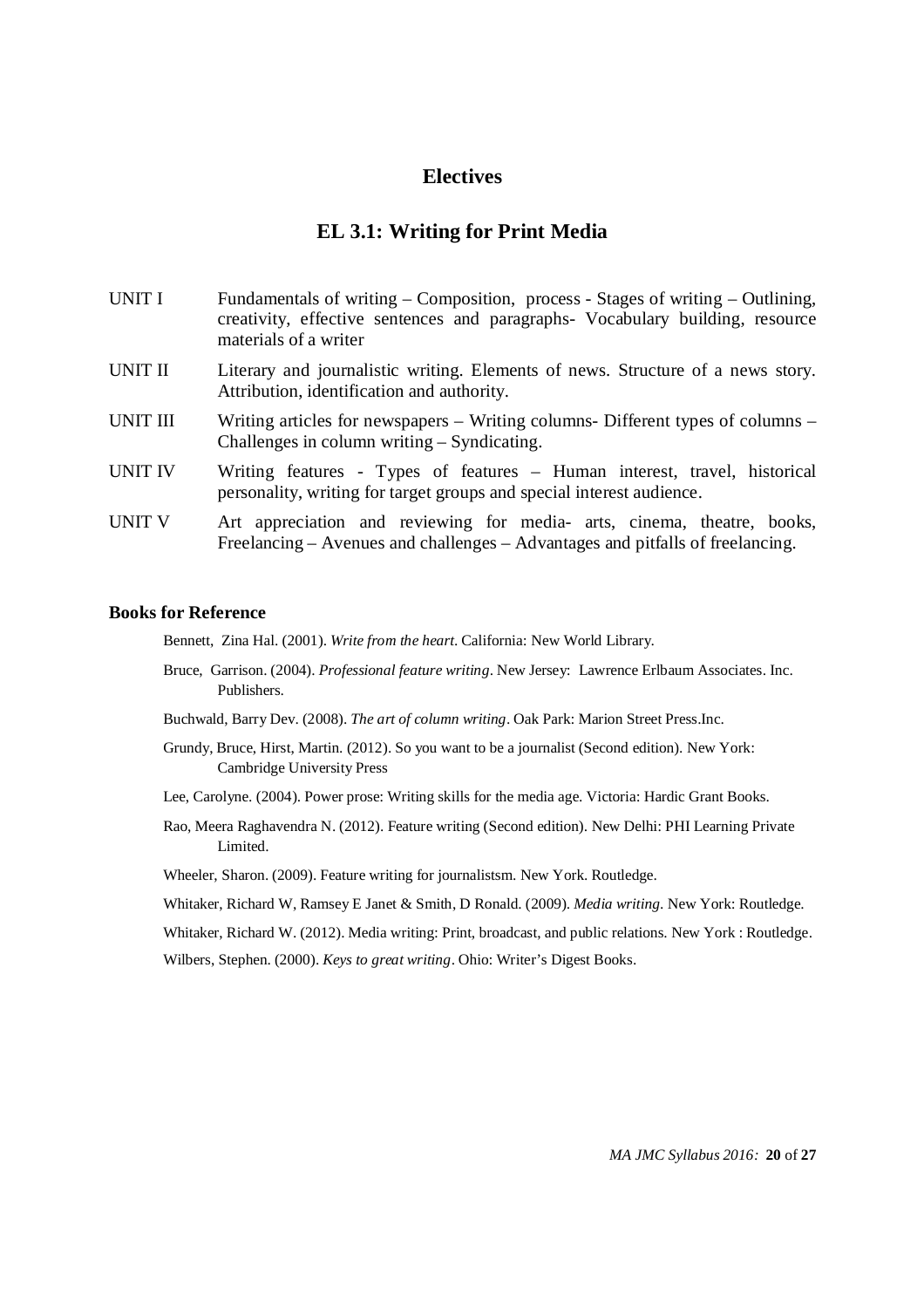## **EL 3.2: Intercultural Communication**

| UNIT I | Broad concepts of culture- culture as social institution - Value system-Growth of |
|--------|-----------------------------------------------------------------------------------|
|        | media and their impact on culture.                                                |

- UNIT II Media as intercultural communication vehicles- Barriers to intercultural communication – Globalization effects on culture.
- UNIT III Media as culture manufacturing industry Media as cultural institutions Mass culture topologies, Indian heritage – Cultural values.
- UNIT IV Sources of Indian culture Dance Songs Art forms Influence of various foreign cultures on India.
- UNIT IV Folk culture heritage of India Folk songs, drama, theatre, riddles, stories, Indian cultural and literature heritage as sources of ideas for film/TV programmes.

#### **Books for Reference**

- Chen, G. M. & Starosta, W. (1998). *Foundations of intercultural communication*. Boston: Allyn and Bacon.
- Gupta, N L. (2000). *Cross cultural communication: Global perspective*. New Delhi: Concept Pub House.

Kurylo, Anastacia (2012). Inter/cultural communication. New York: Sage.

- Lustig, Myron W. & Koester, Jolene. (2006). *Intercultural competence: Interpersonal communication across cultures*, 5th Edition. Indianapolis: Pearson.
- Martin, J.N. & Nakayama, T.K. (2002). *Readings in intercultural communication. experiences and contexts.* Mountain View, CA: Mayfield
- Martin, J.N. & Nakayama, T.K. (2007). *Intercultural communication in contexts.* 4th Edition. Mountain View, CA: Mayfield.
- Niemeier, Susanne, Charles P. Campbell, and Rene Dirven, eds. (1998). *The cultural context in business communication.* Amsterdam: John Benjamins.
- Piller, Ingrid. (2011). Intercultural communication: A critical introduction. Edinburgh: Edinburgh University Press.
- Scollon, Ron and Suzanne Wong Scollon. (1995) *Intercultural communication*. Malden, MA: Blackwell Publishers.
- Ting-Toomey, Stella. (1999). *Communicating across cultures*. New York: The Guilford Press.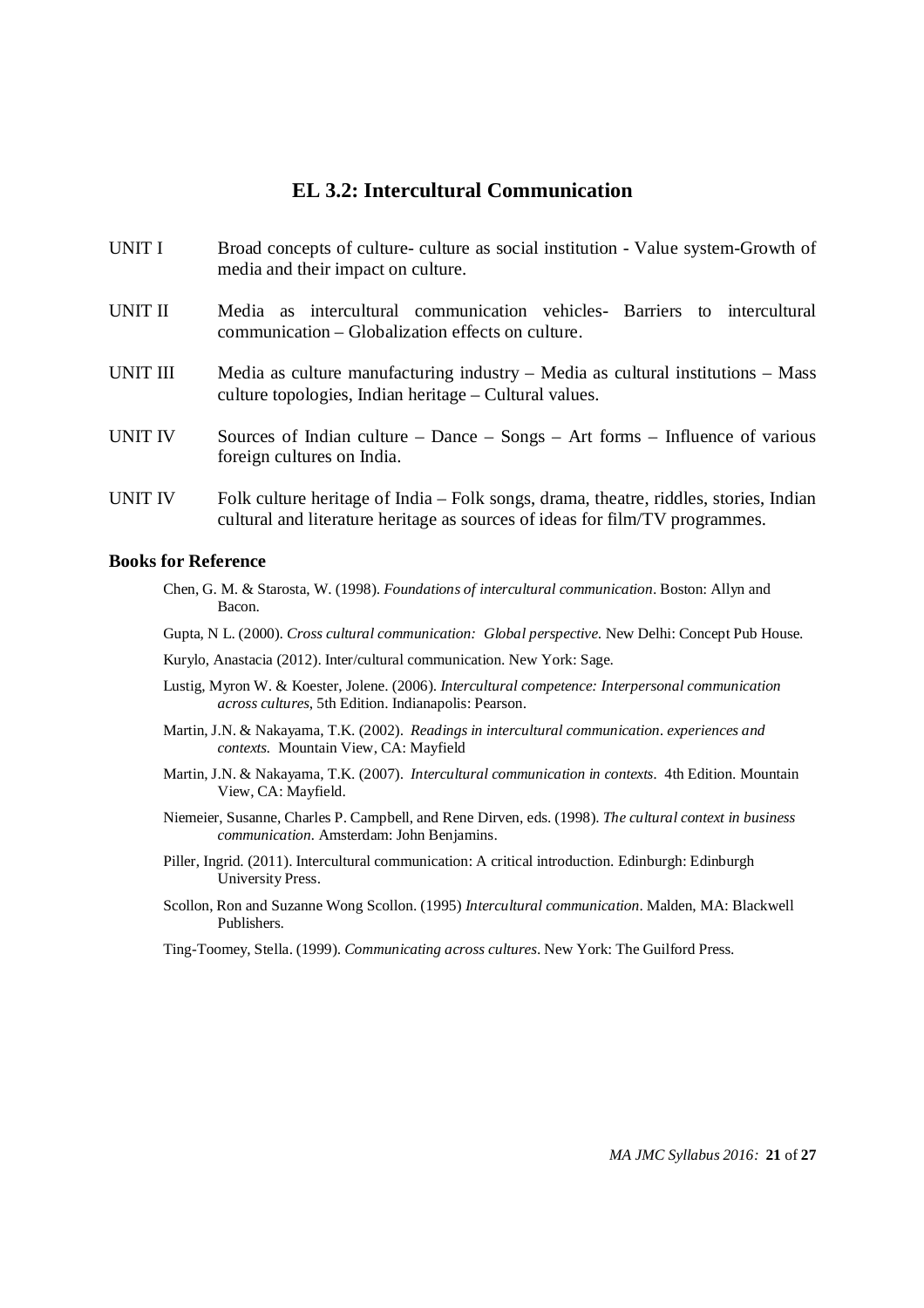# **Fourth Semester**

## **Hard Core Papers HC 4.1: Development Communication**

- UNIT I Development: Indicators of development, Theories and models of development-Dominant paradigm, modernization, Rostow, David McClelland, Everett Hagan, Daniel Lerner, Alex Inkles, Everett Rogers, Gandhi. Dependency theory, globalization. Concept of human development, Sustainable development.
- UNIT II Development communication: Role of communication in development, Communication Planning, Development support communication. Factors affecting communication in India.
- UNIT III The role of different media in development- Diffusion of innovation, Role of media in empowerment, Development journalism- development news coverage in print and electronic media.
- UNIT IV Communication technologies and their role in development. Communication through Video, The role of ICT in development. E-governance.
- UNIT V Traditional media in India and their relevance, Agricultural communication-Extension communication, Health communication, Case studies of experiments in development communication- SITE, Project Chhatera, Kheda communication project, Jhabua communication project, Udayavani experiment, Communication for rural development.

#### **Books for Reference**

- Melkote, Srinivas (2003). *Communication for Development in Third World Countries.* New Delhi: Sage.
- Nair, Sadanandan K. and White, Shirley (1993). (Ed). *Perspectives on development communication*. New Delhi: Sage.
- Narula Uma (1994). Development Communication: theory and practice. New Delhi: Har-Ananda Publications.
- Parmar, Shyam (1994). *Traditional Folk Media in India*. New Delhi: Routledge.
- Rogers, Everett M and Floyd Shoemaker (1971). *Communication of innovations*. New York: Free Press.
- Sainath, P (1996). *Everybody loves a good drought*. New Delhi: Penguin
- Sen, Amartya (2006). *Development as Freedom*. New Delhi: Oxford University Press.
- Servaes, Jan (2008). *Communication for development and social change*, New Delhi: Sage.
- Singhal, Aravind & Rogers, Everett (20003). *India's communication revolution: From bullock carts to cyber marts*. New Delhi: Sage.
- Singhal, Aravind & Dearing, Janes W (2010). *Communication of innovations- a journey with Eve. Rogers*, New Delhi: Sage.

*MA JMC Syllabus 2016:* **22** of **27**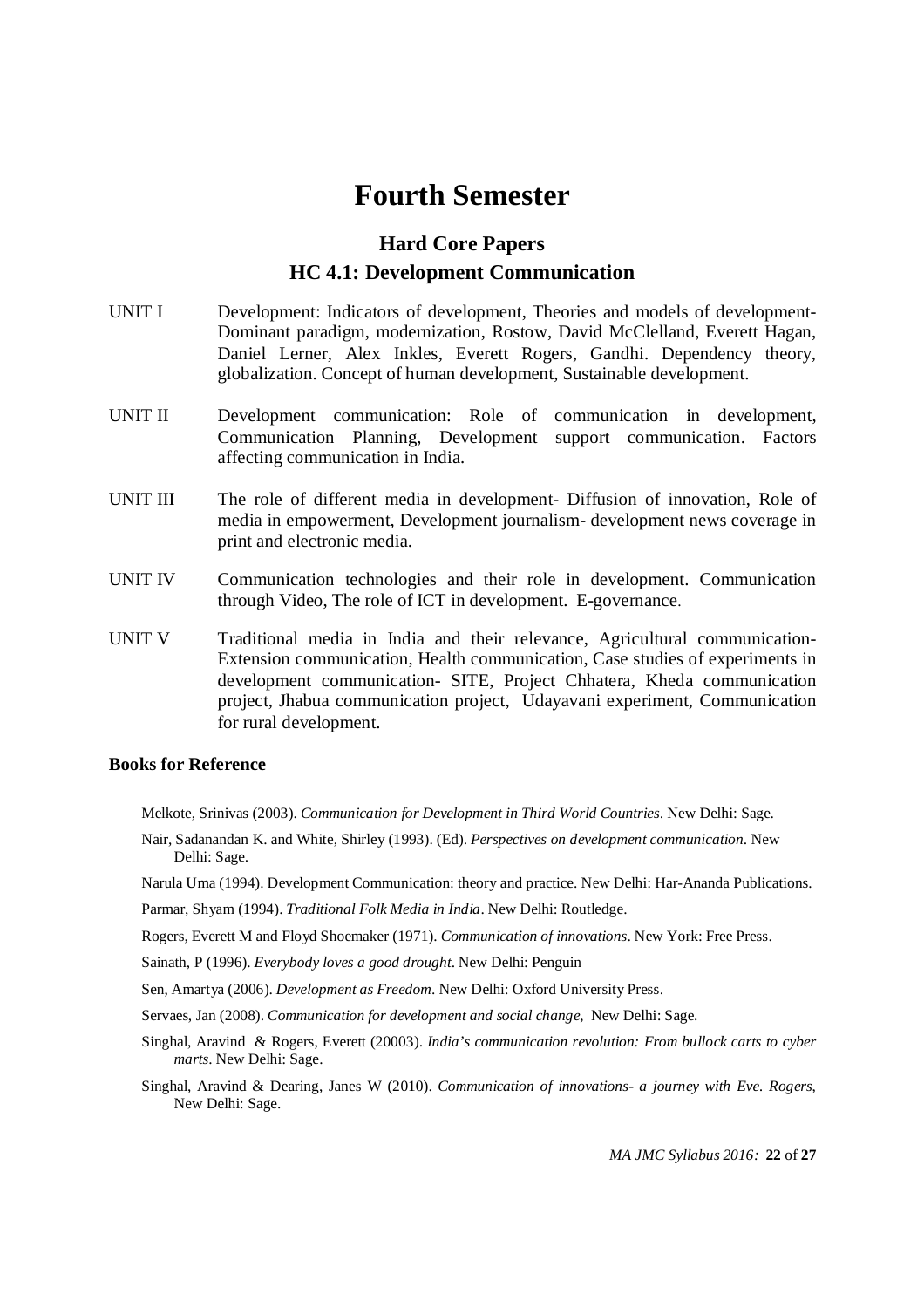#### **HC 4.2: New Media Technology**

- UNIT I Emergence of new communication technologies (NCT). Digital Technology. Invention and spread of computer and Internet. Computer parts and memory systems. Data storage devices: CD, DVD, Blue Ray, Servers. Computer language and operating system.
- UNIT II Internet content, Information superhighway, browsing, blogging and social networking. Impact of digital, network, satellite technologies on radio, television, advertising, telecommunication and cinema. DBS, ITV, IPTV, LCD/LED/ HDTV, ELD. Virtual reality.
- UNIT III Convergence, interactivity. Theories of information society, knowledge society. Media symbiosis and fragmentation. E-governance, NCT and social development initiatives, leapfrogging. NCT in India. Case studies in NCT applications: Bhoomi, Sakala.
- UNIT IV New media and globalization. NCT market trends, digital divide. NCT Impact on Media Practices: Reach, access and utilization. Reporting and editing for web journalism, DTP/El publishing. New media and ethics. NCT impact on education, culture, society.
- UNIT V Software Applications**:** Corel Draw, Photo Shop, Flash, PageMaker, Quark Express, InDesign, HTML, MS Windows.

#### **Books for Reference**

Abbate, J (1999). *Inventing the internet.* Cambridge, MA: MIT Press.

Anton et.al. (1998). *Using Quark Xpress 4*. Indianapolis: Que Publ.

Bangia, Ramash (2002). *Learning Page Maker 7.0*. New Delhi: Kanna Book Publ.Co. Pvt Ltd

Bauer & Foster (2003). *Using Adobe Photoshop 7.* Indianapolis: Que Publ.

Craig, Richard (2004). Online journalism: reporting, writing and editing for new media. Belmont: Thomson/Wadsworth

Gitelman, Lisa, and Geoffrey B. Pingree (2003). *New media*. Cambridge: MIT Press.

Ifrah, Georges (2002). The universal history of computer. New York: Wiley.

Mark Hansen (2010). *New media in critical terms for media studies*. Ed. W.J.T. Mitchell and Mark B.N. Hansen. Chicago: The University of Chicago Press.

Nick, Heap Ray & Thomas Geoff (1995). *Information technology & society.* New Delhi: Sage Publications.

Srivastava, Chetan (2003). *Fundamentals of information technology.* New Delhi: Kalyani Publishers.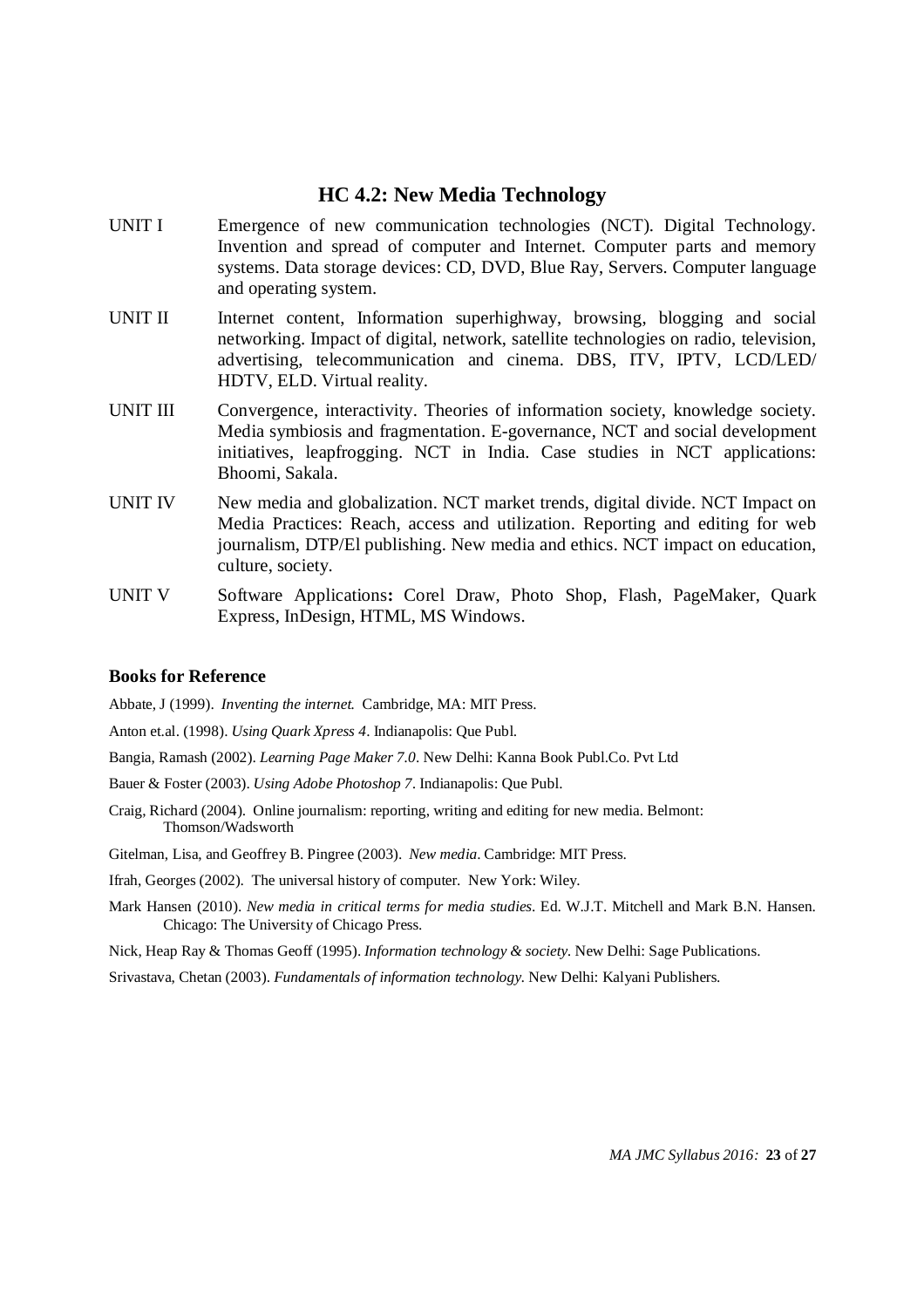## **Soft Core Papers SC 4.1: Corporate Communication**

- UNIT I Structure and characteristics of an organization; System theory approach to Public Relations – Closed systems' public relations, Open systems' public relations. Leadership, communication decision making, balance and authority and power. Communication functions, factors influencing communication, flow of communication in an organisation – Bottom-up, top down, vertical and horizontal barriers to communication.
- UNIT II Definitions of PR, Differences between publicity, propaganda and PR, evolution of PR, evolution of PR in India. Types of PR, Organisation of a PR Department – PR as a management function-Qualifications and responsibilities of a PR person in the modern era. PR counseling. corporate image building, Corporate Social Responsibility (CSR).
- UNIT III Process of PR Fact finding, Planning and implementation, evaluation of PR plans- organisational communication patterns - Internal and external publics. Crisis management.
- UNIT IV PR tools: Print media, Radio, TV, cinema, new media, exhibitions, events and other media for PR exercises. Media relations, press conference, press releases, corporate films, community relations.
- UNIT V House Journals and their contents, handling pressure groups, PR for Government and for development support activities, Status of PR in India, Professional organizations; PRSI , PRCI and their activities, academic support – Problems and prospects of PR. Event management, ethics in PR, PR in the era of globalization.

#### **Books for Reference**

Argenti, Paul A. (2008). Corporate communication. New York. McGraw-Hill Irwin

Balan K.R. (2008). Applied Public Relations and Communication. New Delhi: Sultan Chand & Sons

Fernandez, Joseph. (2004). *Corporate Communications*. Chennai: Sage.

Sachdeva.S.Iqbal. (2009). Public Relations: Principles and Practices. New Delhi: Oxford University Express. Sardana, C.K. (2000) Applied public relations in the indian context. New Delhi: Harananda Publicaitons.

Scott, David Meerman. (2010). *The new rules of marketing and PR*. Hoboken: John Wiley & Sons Inc.

Singh J.K. (2007). *Media and public relations*. New Delhi: Kul Bhushan Nangia APH Publishing Corporation.

- Smith. D. Ronald. (2009). *Strategic planning for public Relations*. New York: Routledge.
- Solis, Brain & Brcakenridge, Deirdre. (2009). *Putting the Public Back in Public Relations*. Upper Saddle River: Pearson Education.

Theaker, Alison. (2004). The handbook of public relations ( $2<sup>nd</sup>$  ed). Oxfordhire: Routledge.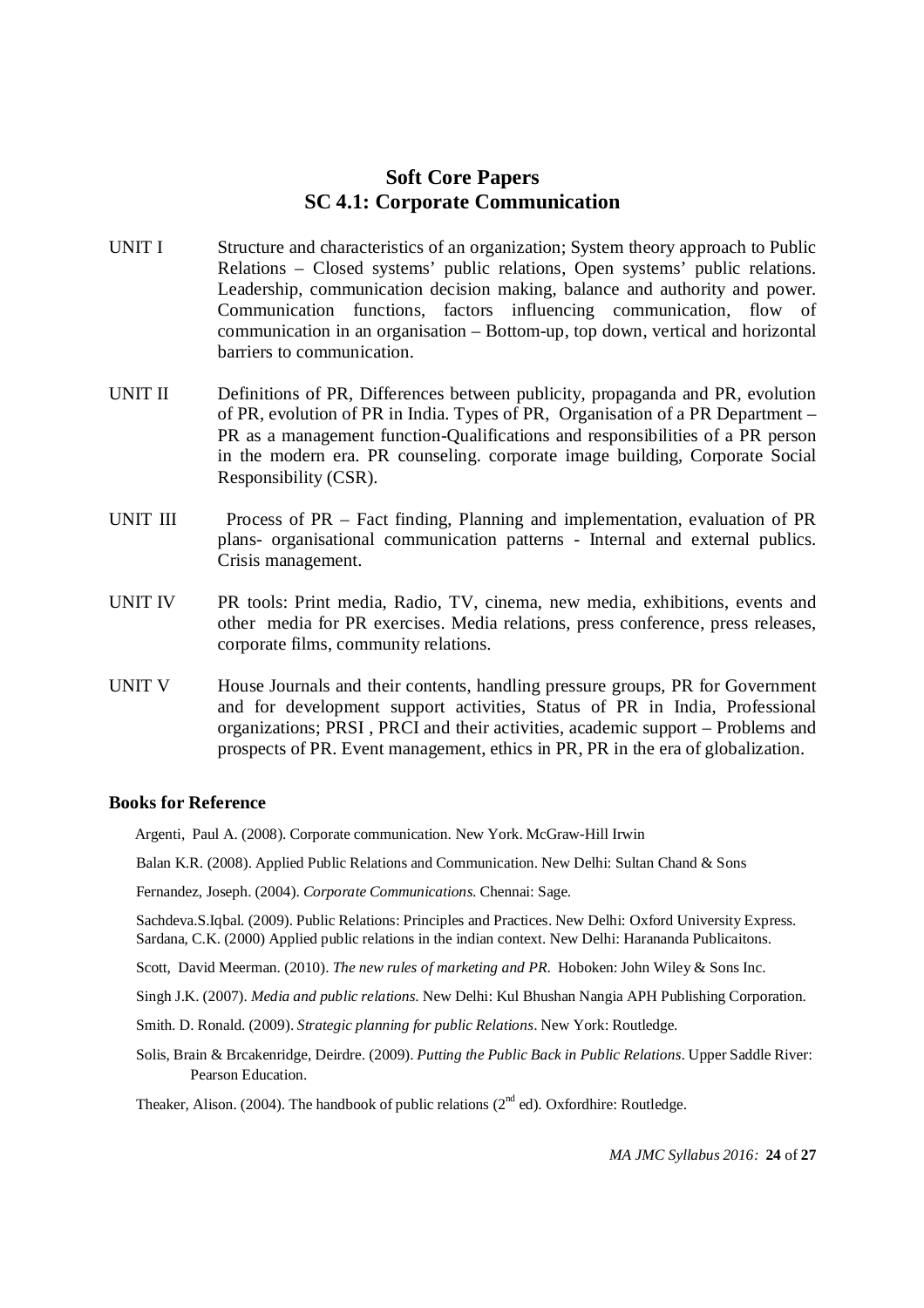## **SC 4.2: Political Communication**

- UNIT I Scope and importance of political communication. Theoretical approaches. Politics in the information age.
- UNIT II Mass media as political actors. Media as a fourth estate, media and democracy, public sphere, mediatisation, political socialization, political participation, public interest. Media and political populism. Agenda setting.
- UNIT III Media and political conflict. Television as a campaign tool. Propaganda. International political communication. Media and national identity. Nation as an imagined entity and print capitalism.
- UNIT IV Using non-conventional media; micro-targeting. Blogs and social networking sites in shaping campaign strategy and news coverage. Online campaigns by major political parties.
- UNIT V Political marketing and advertising: Positive and negative ads. Public relations as political communication. Opinion polls, election surveys, exit polls. Case studies of political campaigns.

#### **Books for Reference**

Anderson, Benedict. (2003). *Imagined communities*. London: Verso

- Bennett, W. Lance. (2009). *News: The politics of illusion*. New York: Pearson Longman.
- Cook, Timothy. (2005). *Governing with the news: The news media as a political institution* (2<sup>nd</sup> Edition). Chicago: University of Chicago Press.
- Dahlgren, Peter. (1995). *Television and the public sphere*. New Delhi: Sage
- Semetko, Holli, A & Scammel, Margaret. (2012). *The sage handbook of political communication.* New Delhi. Sage.
- McNair, B. (2003). An introduciton to political communication. New York: Routledge
- Mosco, Vincent. (1996.) *Political Economy of Communication*. New Delhi: Sage
- Nandi, Ahish.(1994). *The illegitimacy of nationalism*. New Delhi: Oxford University Press.
- Negrine, Ralph .(1996). *The Communication of Politics*. New Delhi: .Sage
- Rajagopal, Arvind.(2001). *Politics after television: Religious nationalism and the reshaping of the Indian public*. Cambridge: Cambridge University Press.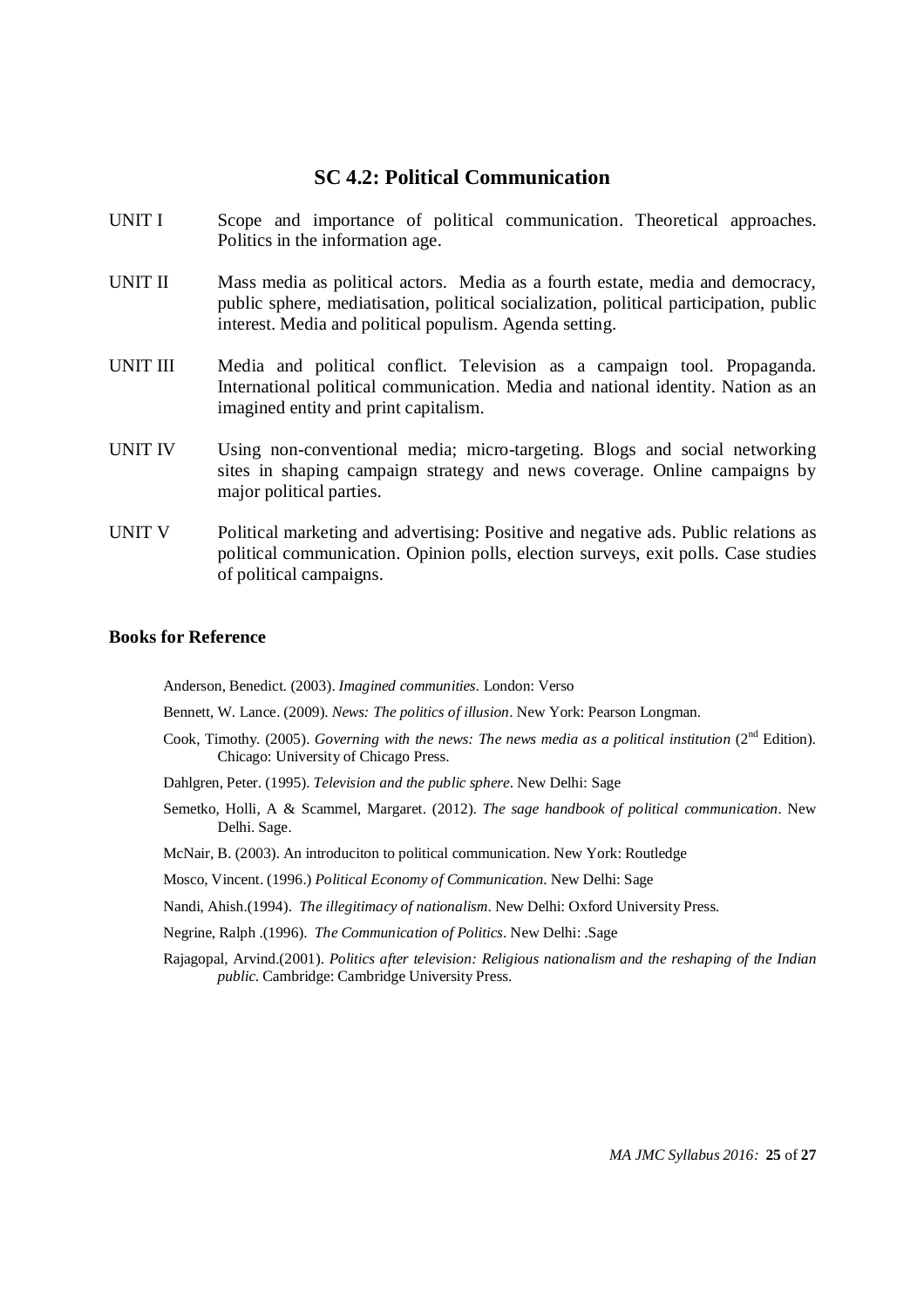### **SC 4.3: Technical Writing**

- UNIT I Nature of technical writing: Difference between technical writing and other forms of writing. Qualities and qualifications of technical writers.
- UNIT II End products of technical writing technical reports, project proposals, project abstracts, project documents and manuals – technical, installation end –user. Creating a technical Document; professionals involved - project manager/editor, writers, graphic artists; liaison with product engineers/scientists and clients.
- UNIT III Roles and responsibilities of writers, editors/project managers. Document formats- hard and soft copy versions designs, Principles of technical writing; styles in technical writing; clarity, precision, coherence and logical sequence in writing.
- UNIT IV The writing process-aim of writing, knowing the writing assignment, its clients and end users; gathering of facts/date; planning the documents content and organization; writing the draft; draft revision; use of graphics/illustrations.
- UNIT V The technical editing process  $-$  Review of the document, aim, content and its organisation; Editing for accuracy of technical details, language style and usage; Editing tables, graphs/illustrations, copy fitting, design and layout of documents. On-line editing process, outsourcing technical writing.

#### **Books for Reference**

Aidoo, Joshua. (2009). Effective technical writing and publication techniques: A guide for technical writers, engineers and technical communicators. Leicester: Matador.

Alred Gerald J., Brusaw Charles T. & Oliu Walter E. 2008). Handbook of technical writing. New Delhi: Sage *Haile, J.M. (2001). Technical style: Technical writing in a Digital age. South Carolina: Macatea Productions*.

Harty, Kevin, J. (2007). Strategies for business and technical writing (2<sup>nd</sup> ed). New York. Pearson Education.

Ingre, David. (2003). Technical writing: essentials for the successful professional. New York: Thomson.

Lipson, Carol & Day, Michael. (2002). Technical communication and the World Wide Web. Mahwah: Lawrence Erlbaum Associates Inc.

Pfeiffer, William, S. (1997). Technical Writing: A Practical Approach (3rd ed.). Englewood Cliffs: Prentice-Hall.

Samson Jr, Donald, C. (1993). Editing Technical Writing. New York: Oxford University Press

Sides, Charles, H. (1999). How to Write and Present Technical Information  $(9<sup>th</sup>$  ed). Cambridge: Cambridge University Press.

Worley, Wanda L., & Fitterling, Rebecca A. (2008). Technical Writing: The Fundamentals ( $2^{nd}$  ed). Dubuque: Kendall Hunt.